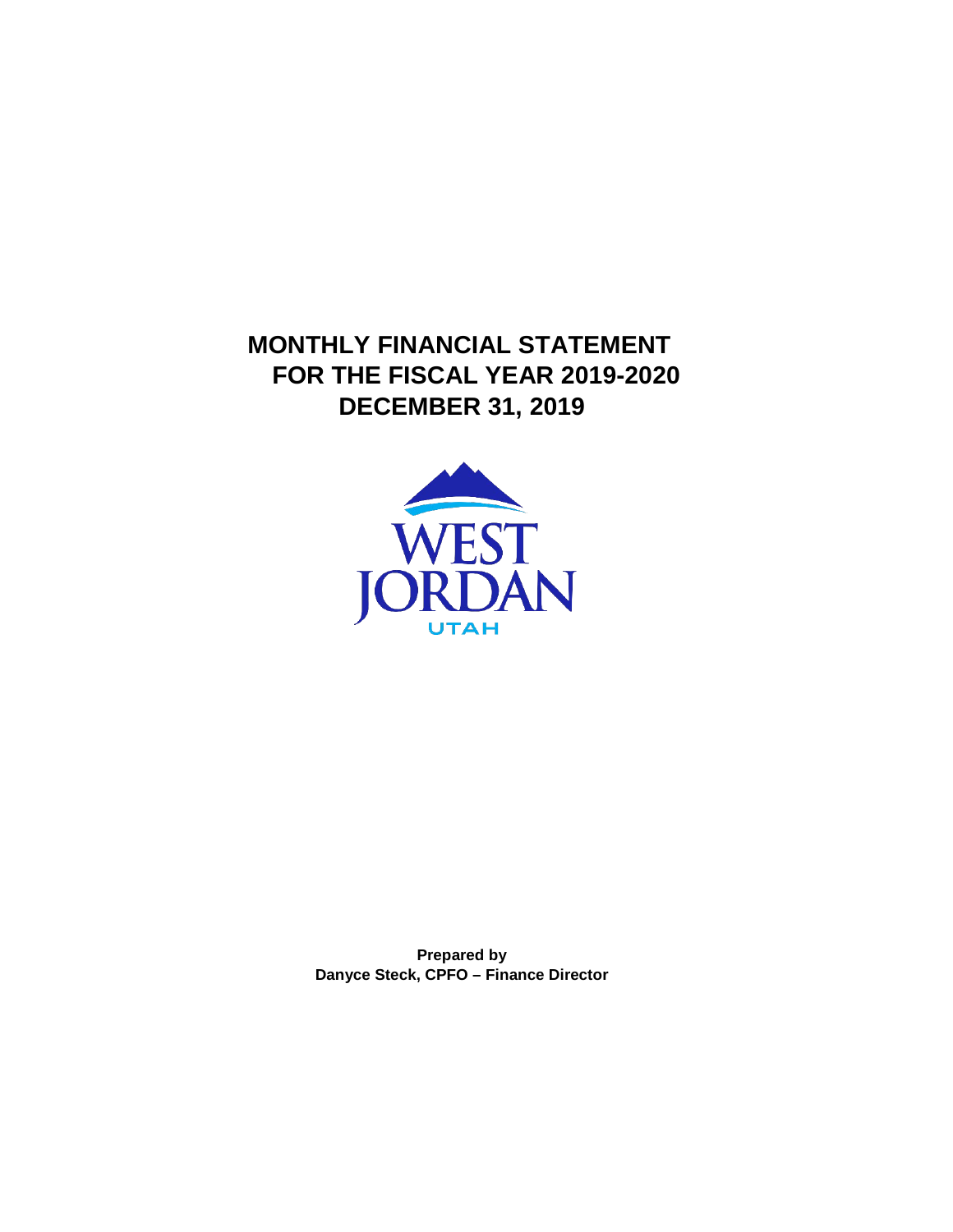

The following financial statements represent the period of July 1 through December 31, 2019. The statements are unaudited and were prepared in compliance with generally accepted accounting principles. Questions regarding these statements may be directed to the City's Finance Director, Danyce Steck at danyce.steck@westjordan.utah.gov.

#### **COLUMN DESCRIPTIONS**

- *Annual Budget* Adopted budget for fiscal year 2020 as of the date of the statements.
- *YTD to Budget* Percent of the annual budget spent to date.
- *Current YTD* Actuals for the period for the period of the statements.
- *Prior YTD* Actuals for the same period from the prior fiscal year.
- *Chg*  Change between the current period and the same period year period, and percentage of change between the current period and the same prior year period.

#### **DISCUSSION AND ANALYSIS**

Percent of the year complete: 50%

#### *General Fund*

Fund Balance for the General Fund increased by 9%, or \$1,704,518 from the same period last year which puts the balance at 38% of budgeted revenues. While this exceeds the State's required fund balance of between 5% - 25% of revenues, it is expected to be within this requirement percentage by year end. This increase is the result of revenue growth from the prior year from the following sources:

- Addition of the 4<sup>th</sup> quarter of a quarter cent sales tax dedicated to support transportation maintenance and infrastructure (\$939,315)
- Increased permit fees from several large projects (\$756,477)

Both Cash and Payables and other liabilities increased substantially with the receipt of the cash bond paid on the Amazon project. This trend will remain until the bond is refunded at the end of the project. There were no other substantial changes in the Balance Sheet.



Revenues – Revenues are currently ahead of budget with the receipt of the majority of property tax revenue for the year occurring in December. Revenues are currently 6% more than this same period last year (\$1,878,470) as explained in the two bullet points above. This financial statement has the new 4<sup>th</sup> quarter of a quarter cent sales tax reporting on a different line to increase transparency about actual sales tax growth.

Expenditures – Expenditures for departments are generally at or below budget.

There is a noteworthy change in how the administrative departments Lines 22-30 are organized this year as compared to the previous year. A portion of that is due to the change in the form of government and a portion is due to organizational changes.

In addition, current year shared services have been adjusted to reflect the actual services provided while these costs were previously based on the budget.

All other general fund departments report less than a +/- 10% variance from the prior year with overall expenditures varying -1% from the prior year and -6% below budget (44% expense to 50% of the year).

Debt service was reported in the Capital Support Fund (page 15) in the prior year.

Transfers out – Funds transferred out of the General Fund are dedicated to support capital improvements capital funds. Prior year transfers are higher than the current year due to a one-time transfer of \$357k as proceeds from the sale of property in Wood Farms was dedicated to the construction of the community center.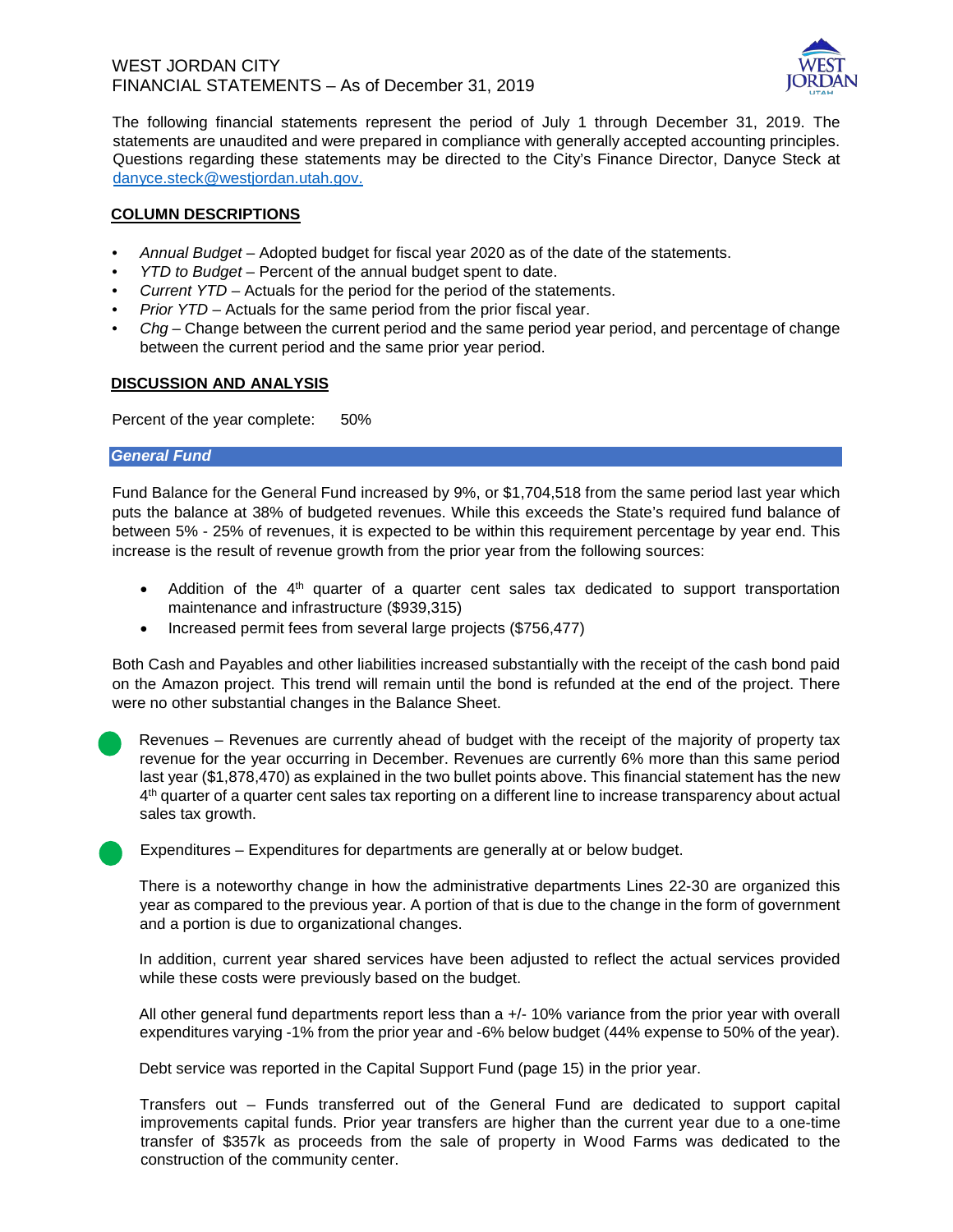

#### *Class C Roads Fund*

Since Class C Road funds are dedicated to road maintenance and improvements, it is normally expended in the same year it is received. The City's portion of distribution is based on its annual percentage of statewide lane miles, population, and are adjusted with the sale of fuel-based products.

Revenues – The City has now received 2 of it's 6 distributions for the fiscal year and this intergovernmental revenue is approximately 1% ahead of the previous year. Interest income has decreased substantially with change in fund balance.

Expenditures – Shared services cost is a percentage of the City's Streets Department. Operations are specific to eligible road maintenance projects.

Transfers out are dedicated to the Roads Capital Fund for eligible road construction projects.

*Special Districts – Highlands, KraftMaid, and Fairway Estates*

Fairway Estates - There was no significant change of activity.

Highland SID - This fund ended the year with a negative fund balance. I am working with a consultant on a study regarding the assessment of commercial properties within this SID.

KraftMaid SID – This fund received revenue from the Storm Water Fund for the reimbursement of improvements in the area (\$235k). These funds will be used to make improvements to the area.

#### *Municipal Building Authority*

The final construction payment for the Public Works Building was recorded in June 2019. The fund balance of \$1.2 million is being held in this fund as security for the outstanding bond of the building and reflects approximately one year's worth of debt service payment.

#### *Redevelopment Agency Fund*

Revenue – The first distribution of tax increment for the RDA was received in December 2019. Final distribution will occur in March 2020. The increase year to year should not be evaluated for growth until the final distribution has occurred.

Expenditures – The City Council approved the purchase of property in one of the RDA areas by resolution in the amount of \$7.0 million with terms. The agreement split the purchase into terms. The first payment was made at signing, the second payment is due on January 31, 2020, and the third payment is due on January 31, 2021. In addition, the City Council approved an incentive agreement for Project Lonestar (Amazon) in the amount of \$1.575 million. Neither item was budgeted and will be added to the next budget amendment.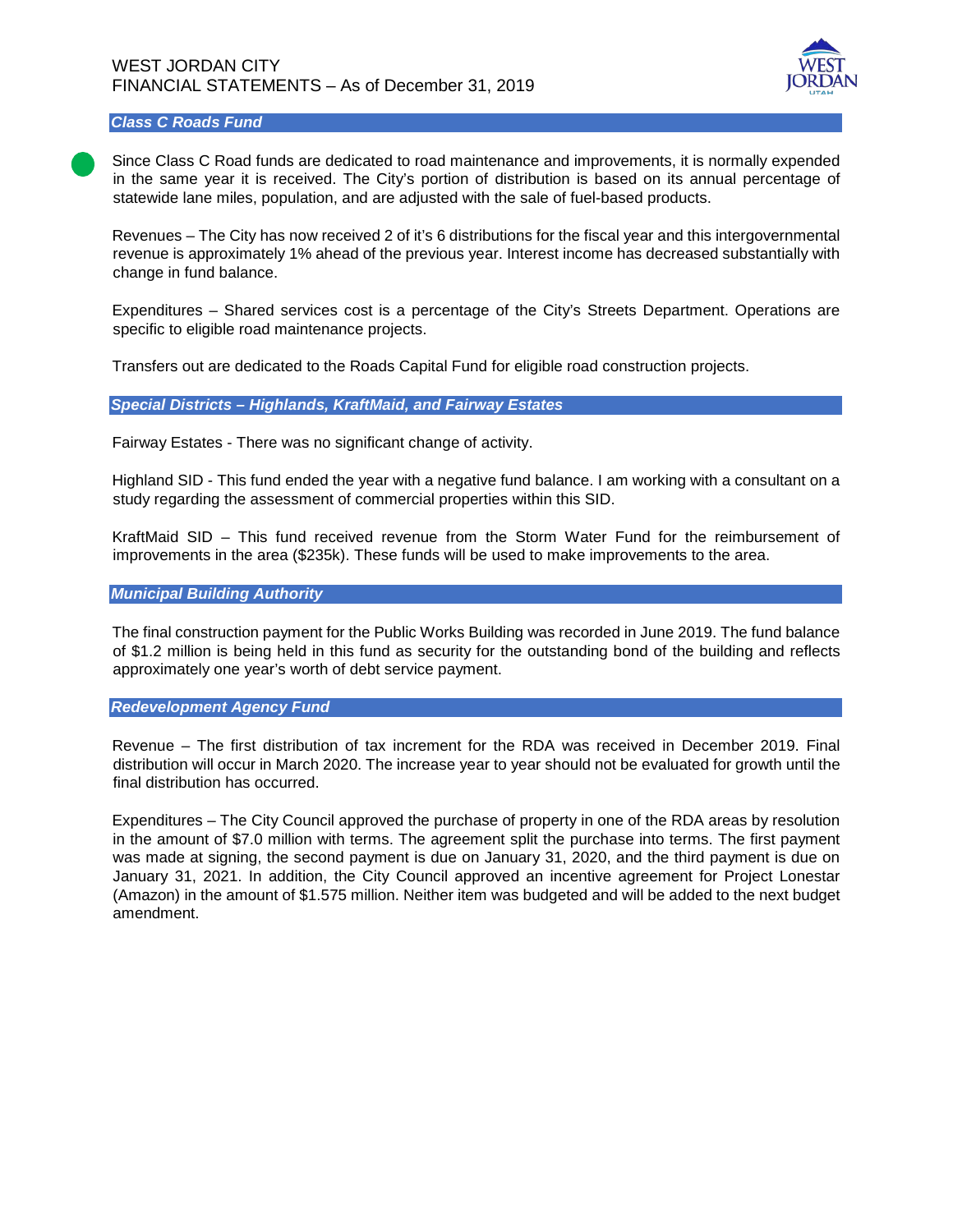

#### *Capital Funds*

**Capital Support Fund** - The purpose of this fund was to service the City's General Fund debt which has been moved to the General Fund. This fund will be used in the future for one-time expenditures to support general government functions outside of impact-fee related projects.

The following capital funds receive revenue from impact fees. Amazon paid their impact fees in August 2019 which influences the YTD to Budget percentages significantly for these revenues.

**Roads Capital Fund** - This fund receives its support from road impact fees, Class C road funds, the General Fund  $(4<sup>th</sup>$  quarter of a quarter cent sales tax), and grants from other governments. Cash is currently negative which indicates the City has spent more on City-funded road projects than it has available. Restricted cash (Line 2) consists of funds distributed through both the State legislature and Salt Lake County for specific road projects as well as unspent impact fees. Large capital projects expensed in the current year include overlays and the 7800 South widening projects.

**Parks Capital Fund** - This fund receives its support from park impact fees. Unrestricted cash is negative which indicates the City has spent more on City-funded projects than it had available. Restricted cash (Line 2) consists of unspent impact fees and some proceeds from the 2015 Sales Tax Revenue Bond that was issued to make park and streetlight improvements. These proceeds will be used to complete the payment for the Wild West Playground. Approximately 50% of the impact fee fund balance is budgeted to be spent on the Maple Hills Park project and the Ron Wood Phase 3 project.

**Building Capital Fund** - The significant portion of this fund's balance comes from the sale of land in 2018. These funds are being held to support the construction of the community center which is currently in the design phase and will be constructed over the next 2 fiscal years. Restricted cash (Line 2) represents unspent police and fire impact fees.

#### *Water Fund*

The Water Fund is an enterprise fund which means it acts like a business. To understand the financial position of the Water Fund, the reader should take note of Lines 1 and 13 (Cash and Unrestricted net position).

The Water Fund's reserves (net position) are 10% of annual revenues. Best practice requires no less than 13% (45 days). The City will need to monitor this Fund closely.

Revenue – Utility revenue reported a 35% increase in revenue from the prior year due to rate adjustments. These adjustments were made to provide necessary funding for system improvements and inflationary increases. A substantial portion of revenue collected from water sales occurs early in the year (Jul/Aug) so revenues will trend ahead of budget until mid-winter. Impact fee revenue exceeds budget as the Amazon project fees were paid in August.

Expense – Expenses are within expected budget levels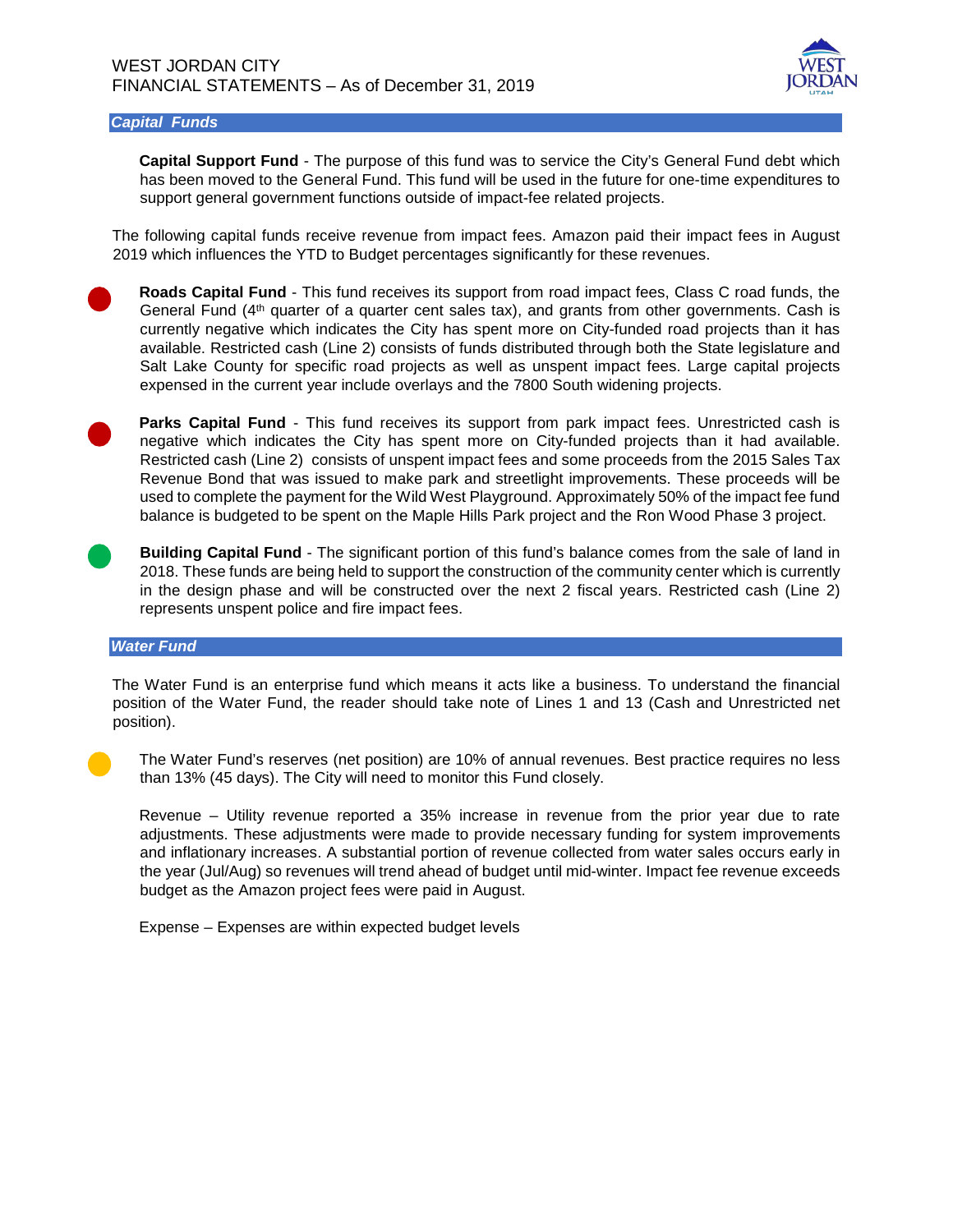

*Wastewater Fund*

The Wastewater Fund is an enterprise fund which means it acts like a business. To understand the financial position of the Wastewater Fund, the reader should take note of Lines 1 and 11 (Cash and Net position).



The Wastewater Fund has approximately \$7.5 million in reserves (net position), or 73% of annual revenues. These reserves are dedicated to system improvements and maintenance. This fund has two (2) pressure points - federal regulations which require additional wastewater treatments, and aging infrastructure which will require overhaul or replacement.

Revenue – Utility service revenue increased by 29% from the prior year due to the rate adjustment. Impact fee revenue exceeds budget as the Amazon project fees were paid in August.

Expense – Expenses are within expected budget levels

#### *Solid Waste Fund*

The Solid Waste Fund is an enterprise fund which means it acts like a business. To understand the financial position of the Solid Waste Fund, the reader should take note of Lines 1 and 10 (Cash and Net position).

The Solid Waste Fund's reserves (net position) are low at 15% of annual revenues. Best practice requires no less than 13% (45 days). The City will need to monitor this Fund closely.

Revenue – Utility service revenue increased by 21% from the prior year due to the rate adjustment, however, collection revenue is still below budget which indicates a possible shortfall at year end.

Expense – Expenses are below budget due to the timing of the City's payment for collection services (60-day delay).

#### *Storm Water Fund*

The Storm Water Fund is an enterprise fund which means it acts like a business. To understand the financial position of the Storm Water Fund, the reader should take note of Lines 1 and 11 (Cash and Net position).

The Storm Water Fund's reserves (net position) are stable at 139% of annual revenues. These reserves are dedicated to system improvements and maintenance currently in the design phase. Additional federal regulations will continue to put pressure on this Fund.

Revenue – Utility service revenue increased by 41% from the prior year due to the rate adjustment. Impact fee revenue exceeds budget as the Amazon project fees were paid in August.

Expense – Expenses are within expected budget levels.

#### *Streetlight Fund*

The Streetlight Fund is an enterprise fund which means it acts like a business. To understand the financial position of the Streetlight Fund, the reader should take note of Lines 1 and 6 (Cash and Net position).

This fund continues to build reserves in preparation for system improvements in the near future.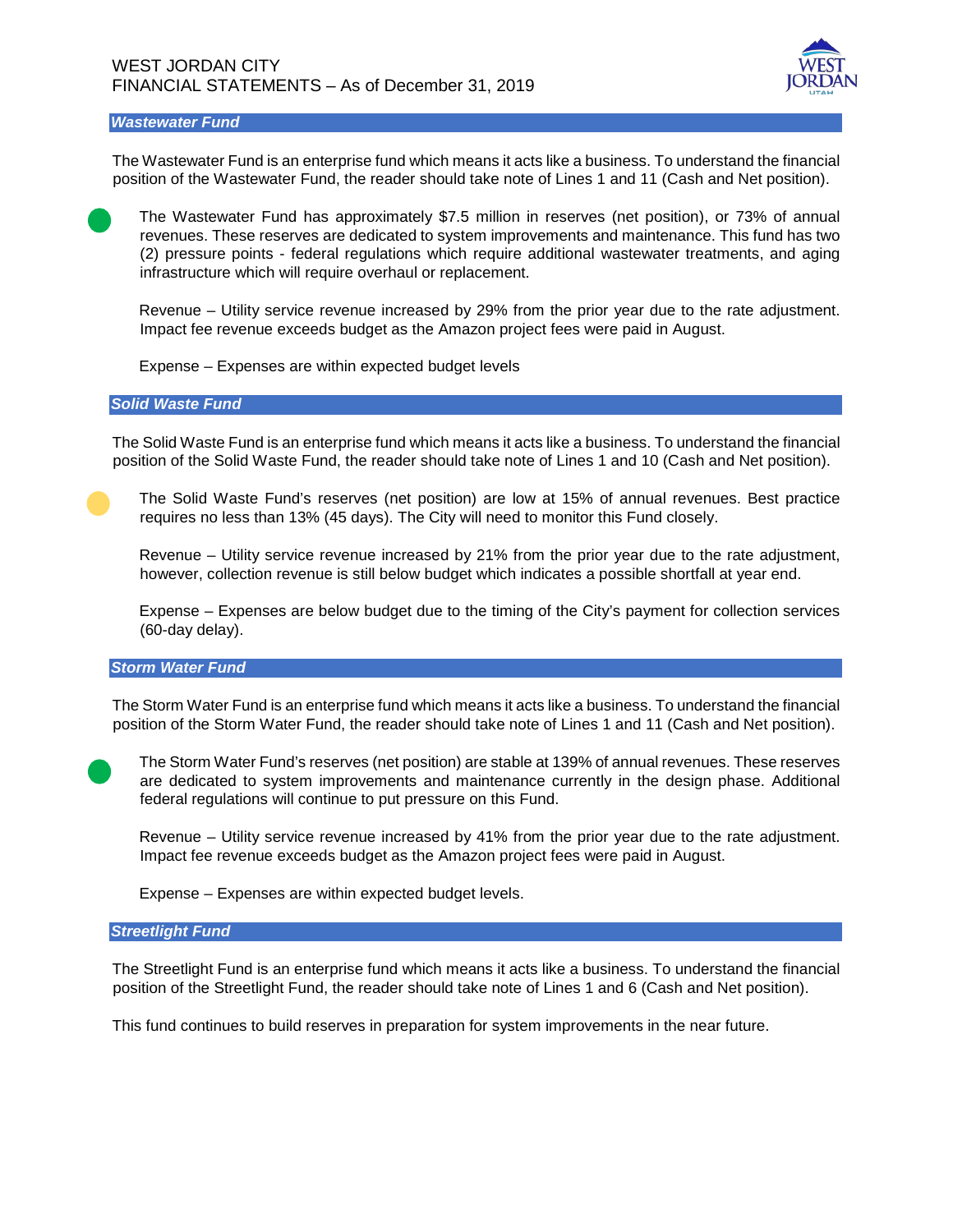

#### *Fleet Management Fund*

The Fleet Management Fund is an internal service fund which means it provides services to the entire City and all its Funds and is reimbursed for these services at a rate equal to the long-term planning needs of the service. It is reported similar to an enterprise fund. To understand the financial position of the Fleet Management Fund, the reader should take note of Lines 1 and 12 (Cash and Net position).

The City is currently reviewing its financing and vehicle replacement strategies to ensure the responsible and best use of the resources of this fund.

Revenue and expenditures are within expected budget levels. Capital outlay is ahead of budget as vehicle replacements typically occur during the first half of the year.

#### *IT Infrastructure Fund*

The IT Infrastructure Fund is an internal service fund which means it provides services to the entire City and all its Funds and is reimbursed for these services at a rate equal to the long-term planning needs of the service. It is reported similar to an enterprise fund. To understand the financial position of the IT Infrastructure Fund, the reader should take note of Lines 1 and 7 (Cash and Net position).

The long-term plan for this service depends on \$330k per year being dedicated towards this fund for the replacement of computers, servers, hardware, software, etc. The reserves for the fund reflect approximately 4 years of savings in preparation for large infrastructure demands.

#### *Risk Management Fund*

The Risk Management Fund receives its support from all the other funds in the form of an assessment. Reserves are currently the equivalent of 1.5 claim deductibles. Premiums increased year over year by 6% from the prior year, while claims and losses have significantly decreased. It is important to note personnel and operational costs were expensed to the General Fund in prior years.

Danyce Steck

Danyce Steck, CPFO Finance Director – City of West Jordan January 22, 2020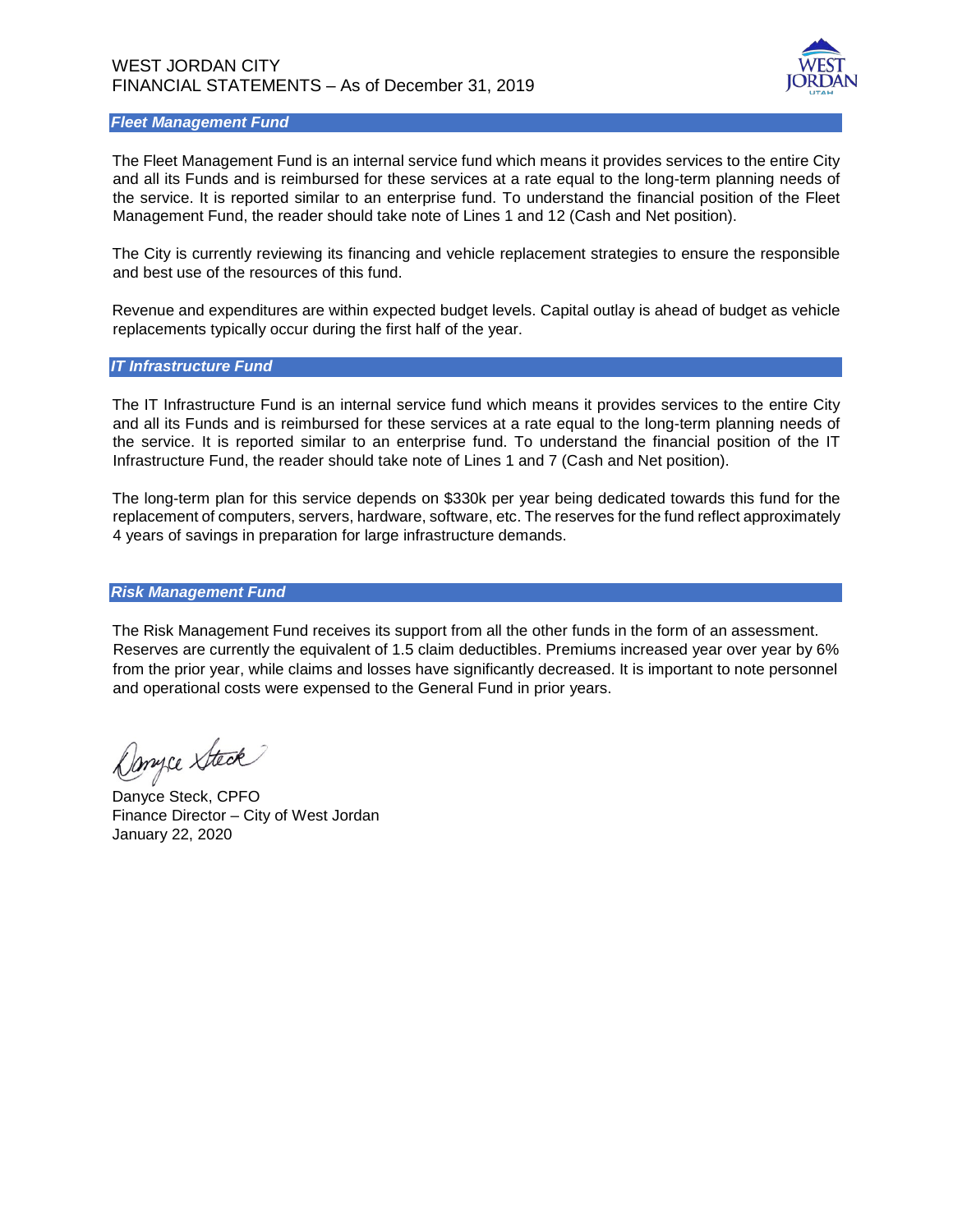*DECEMBER 2019*



#### **GOVERNMENT-WIDE STATEMENT OF NET POSITION**

|                                   | <b>GOVERNMENTAL ACTIVITIES</b> |                 | <b>BUSINESS-TYPE ACTIVITIES</b> |                |  |
|-----------------------------------|--------------------------------|-----------------|---------------------------------|----------------|--|
|                                   | <b>Current</b>                 | Prior           | <b>Current</b>                  | Prior          |  |
|                                   | <b>YTD</b>                     | Year            | <b>YTD</b>                      | Year           |  |
| <b>ASSETS</b>                     |                                |                 |                                 |                |  |
| Cash and cash equivalent<br>1     | 44,251,584                     | 50,427,179      | 22,348,793                      | 12,839,501     |  |
| 2<br>Restricted cash              | 29,049,730                     | 24,360,790      | 2,068,759                       | 8,590,632      |  |
| 3<br>Accounts receivable (net)    | 1,005,584                      | 848,307         | 5,543,217                       | 4,082,667      |  |
| 4<br>Notes receivable             | 644,116                        | 650,989         |                                 |                |  |
| 5<br>Due from other gov't         | (1, 353)                       | 51,532          |                                 |                |  |
| 6<br>Inventory                    |                                |                 | 1,607,092                       | 1,002,594      |  |
| 7<br>Pension asset                |                                | 1,238,008       |                                 | 76,086         |  |
| 8<br>Investment in joint venture  |                                |                 | 5,743,577                       | 5,169,291      |  |
| Capital assets                    |                                |                 |                                 |                |  |
| 9<br>Land                         | 166,829,215                    | 157,742,436     | 6,963,324                       | 4,498,263      |  |
| 10<br>Construct in progress       | 9,816,977                      | 29,765,448      | 15,319,585                      | 20,776,276     |  |
| <b>Buildings</b><br>11            | 56,577,746                     | 29,599,189      | 321,357                         | 321,357        |  |
| 12<br>Infrastructure              | 281,470,173                    | 270,358,040     | 246,880,890                     | 228,663,845    |  |
| 13<br>Equipment                   | 23,383,641                     | 22,838,168      | 2,170,426                       | 2,132,117      |  |
| 14<br>Intangibles                 |                                |                 | 27,991,841                      | 25,379,139     |  |
| Accumulated depreciation<br>15    | (194, 911, 357)                | (184, 288, 892) | (83, 584, 389)                  | (78, 644, 248) |  |
| 16 Total assets                   | 418,116,056                    | 403,591,194     | 253,374,472                     | 234,887,520    |  |
| 15 DEFERRED OUTFLOWS OF RESOURCES |                                |                 |                                 |                |  |
| 16<br>Loss on bond refunding      | 138,863                        | 162,007         |                                 |                |  |
| 17<br>Pension costs               | 12,699,133                     | 4,102,966       | 956,873                         | 252,162        |  |
| Total deferred outflows           | 12,837,996                     | 4,264,973       | 956,873                         | 252,162        |  |
| <b>LIABILITIES</b>                |                                |                 |                                 |                |  |
| Accounts payable<br>18            | 4,685,572                      | 445,551         | 976,241                         | 2,672,068      |  |
| <b>Accrued liabilities</b><br>19  | 1,360,506                      | 2,094,424       |                                 | 90,047         |  |
| 20<br>Unearned revenue            | 74,270                         | (2,880)         | 104,441                         | 82,198         |  |
| 21<br><b>Customer deposits</b>    | 8,240,494                      | 3,121,290       | 36,946                          | 37,488         |  |
| 22<br>Compensated absences        | 7,111,000                      | 6,814,445       | 296,023                         | 267,164        |  |
| Interest payable<br>23            | 382,245                        | 404,276         | 50,610                          | 58,098         |  |
| 24<br>Notes payable               | 155,000                        | 305,000         |                                 |                |  |
| Bonds and leases payable<br>25    | 42,432,172                     | 45,792,291      | 15,855,000                      | 18,110,000     |  |
| 26<br>Net pension payable         | 17,693,191                     | 9,527,853       | 1,333,172                       | 585,568        |  |
| 27 Total liabilities              | 82,134,450                     | 68,502,250      | 18,652,433                      | 21,902,631     |  |
| DEFERRED INFLOWS OF RESOURCES     |                                |                 |                                 |                |  |
| 28<br>Ambulance billing           | 477,190                        | 473,426         |                                 |                |  |
| 29 Total deferred Inflows         | 477,190                        | 473,426         |                                 |                |  |
| <b>NET POSITION</b>               |                                |                 |                                 |                |  |
| Capital assets<br>30              | 300,734,223                    | 280,222,098     | 200,208,034                     | 185,016,749    |  |
| 31<br>Restricted                  | 20,809,236                     | 21,239,500      | 2,031,813                       | 8,553,144      |  |
| 32<br>Unrestricted                | 26,798,953                     | 37,418,893      | 33,439,065                      | 19,667,158     |  |
| 33 Total net position             | 348,342,412                    | 338,880,491     | 235,678,912                     | 213,237,051    |  |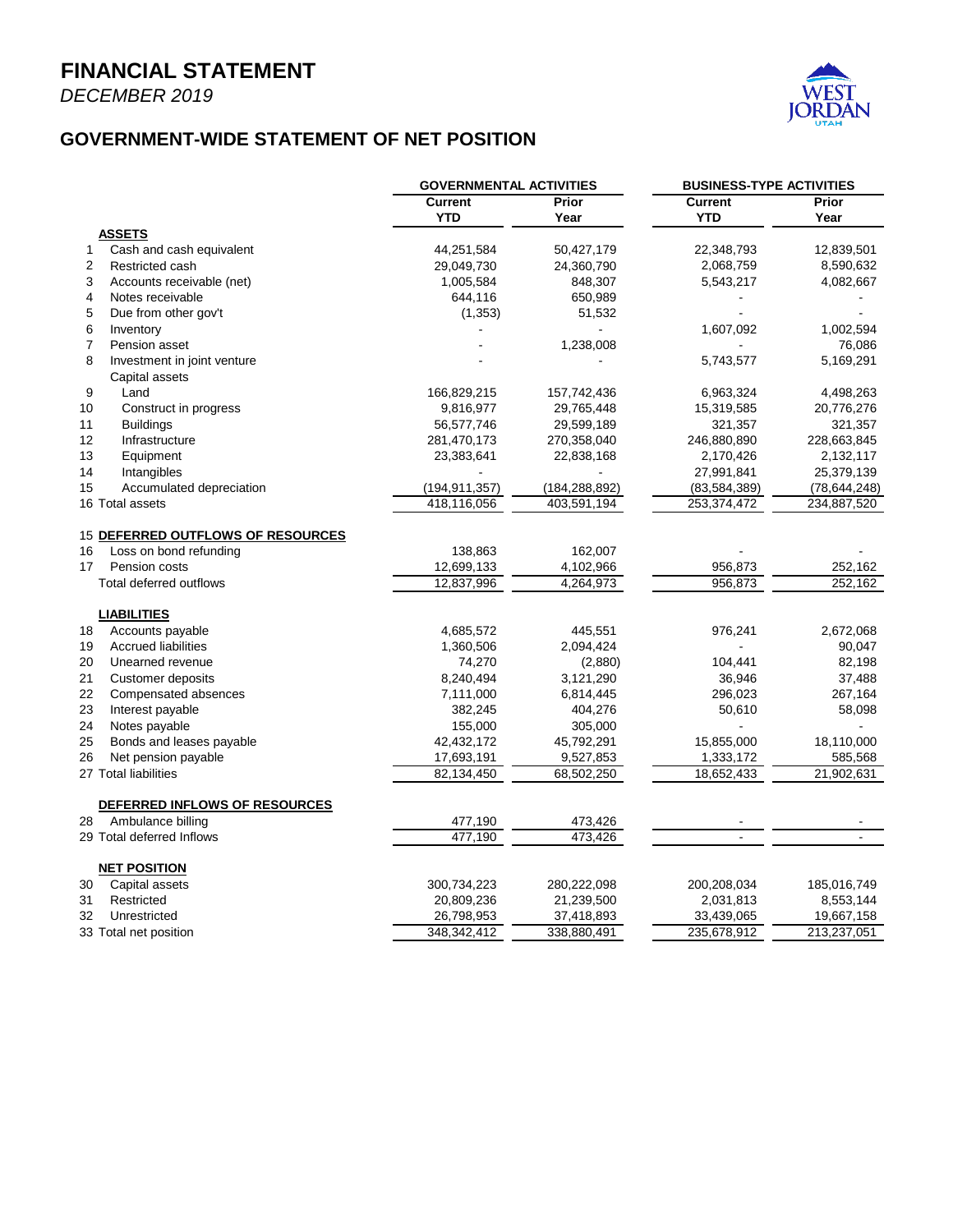*DECEMBER 2019*

#### **GENERAL FUND**



| <b>BALANCE SHEET</b>             | <b>Current</b><br><b>YTD</b> | <b>Prior</b><br><b>YTD</b> |  |
|----------------------------------|------------------------------|----------------------------|--|
| <b>ASSETS</b>                    |                              |                            |  |
| 1 Cash and investments           | 21,933,264                   | 16,786,534                 |  |
| 2 Restricted cash                | 4,615,016                    | 3,761,322                  |  |
| 3 Receivables <sup>1</sup>       | 185,970                      | 370,848                    |  |
| 4 Due from RDA                   | 4,490,500                    | 4,490,500                  |  |
| 5 Other                          |                              |                            |  |
| 6 Total assets                   | 31,224,750                   | 25,409,204                 |  |
| <b>LIABILITIES</b>               |                              |                            |  |
| 7 Payables and other liabilities | (9,628,740)                  | (5,517,712)                |  |
| 8 Total liabilities              | (9,628,740)                  | (5,517,712)                |  |
| <b>9 FUND BALANCE</b>            | 21,596,010                   | 19,891,492                 |  |

| <b>INCOME STATEMENT</b>                  | Annual<br><b>Budget</b> | <b>YTD</b> to<br><b>Budget</b> | <b>Current</b><br><b>YTD</b> | <b>Prior</b><br><b>YTD</b> | Chg    |
|------------------------------------------|-------------------------|--------------------------------|------------------------------|----------------------------|--------|
| <b>REVENUES</b>                          |                         |                                |                              |                            |        |
| 10 Sales tax <sup>1</sup>                | \$<br>21,039,420        | 53%                            | \$<br>11,063,780             | \$<br>10,578,811           | 5%     |
| 11 Sales tax - 4th Qtr 1                 | 1,713,112               | 55%                            | 939,315                      |                            | 100%   |
| 12 Property tax                          | 15,833,731              | 91%                            | 14,371,533                   | 14,041,375                 | 2%     |
| 13 Franchise tax <sup>1</sup>            | 9,178,620               | 45%                            | 4,130,094                    | 4,185,724                  | $-1%$  |
| 14 Licensing and permits                 | 3,505,500               | 75%                            | 2,622,245                    | 1,865,768                  | 41%    |
| Charges for services                     |                         |                                |                              |                            |        |
| Public safety<br>15                      | 2,307,500               | 48%                            | 1,110,687                    | 1,301,899                  | $-15%$ |
| Parks & recreation<br>16                 | 285,000                 | 54%                            | 153,019                      | 160,744                    | $-5%$  |
| Other<br>17                              | 112,262                 | 6%                             | 6,738                        | 4,556                      | 48%    |
| 18 Intergovernmental                     | 1,337,966               | 26%                            | 351,629                      | 533,169                    | $-34%$ |
| 19 Fines and forfeitures                 | 1,180,000               | 47%                            | 552,525                      | 502,095                    | 10%    |
| 20 Other                                 | 817,373                 | 54%                            | 439,955                      | 688,909                    | $-36%$ |
| <b>Total revenues</b><br>21              | 57,310,484              | 62%                            | 35,741,520                   | 33,863,050                 | 6%     |
| <b>EXPENDITURES</b>                      |                         |                                |                              |                            |        |
| <b>City Council</b><br>22                | (321, 612)              | 24%                            | (77, 276)                    | (178, 859)                 | $-57%$ |
| Mayor's Office <sup>2</sup><br>23        | (228,009)               | 22%                            | (50, 397)                    |                            | 100%   |
| City Manager/CAO<br>24                   | (444, 015)              | 44%                            | (197, 319)                   | (225, 800)                 | $-13%$ |
| <b>City Attorney</b><br>25               | (1,738,469)             | 41%                            | (713, 769)                   | (687, 863)                 | 4%     |
| City Recorder<br>26                      | (177, 722)              | 49%                            | (87, 369)                    | (133, 782)                 | $-35%$ |
| Finance<br>27                            | (941,069)               | 45%                            | (423, 441)                   | (336, 368)                 | 26%    |
| Human Resources<br>28                    | (384, 802)              | 43%                            | (166, 867)                   | (217,061)                  | $-23%$ |
| <b>Information Technology</b><br>29      | (1,774,844)             | 41%                            | (736, 438)                   | (605, 373)                 | 22%    |
| <b>Communications &amp; Events</b><br>30 | (856, 829)              | 52%                            | (446, 597)                   | (533, 143)                 | $-16%$ |
| <b>Development Services</b><br>31        | (2,836,144)             | 44%                            | (1,260,853)                  | (1,329,488)                | $-5%$  |
| <b>Economic Development</b><br>32        | (582, 350)              | 27%                            | (154, 639)                   | (240, 096)                 | $-36%$ |
| <b>Community Preservation</b><br>33      | (629, 367)              | 44%                            | (275, 450)                   | (245, 423)                 | 12%    |
| <b>Public Works</b><br>34                | (9,325,268)             | 40%                            | (3,737,224)                  | (3,824,430)                | $-2%$  |
| Fire<br>35                               | (12, 172, 767)          | 47%                            | (5,740,244)                  | (5,913,329)                | $-3%$  |
| Police<br>36                             | (21, 736, 921)          | 44%                            | (9,478,513)                  | (9,412,228)                | 1%     |
| Courts<br>37                             | (869, 404)              | 46%                            | (402, 230)                   | (417, 688)                 | $-4%$  |
| 38                                       | (55,019,592)            | 44%                            | (23,948,625)                 | (24, 300, 931)             | $-1%$  |

<sup>1</sup> Includes estimates based on historical trends

² The Mayor's Office was previously combined with City Council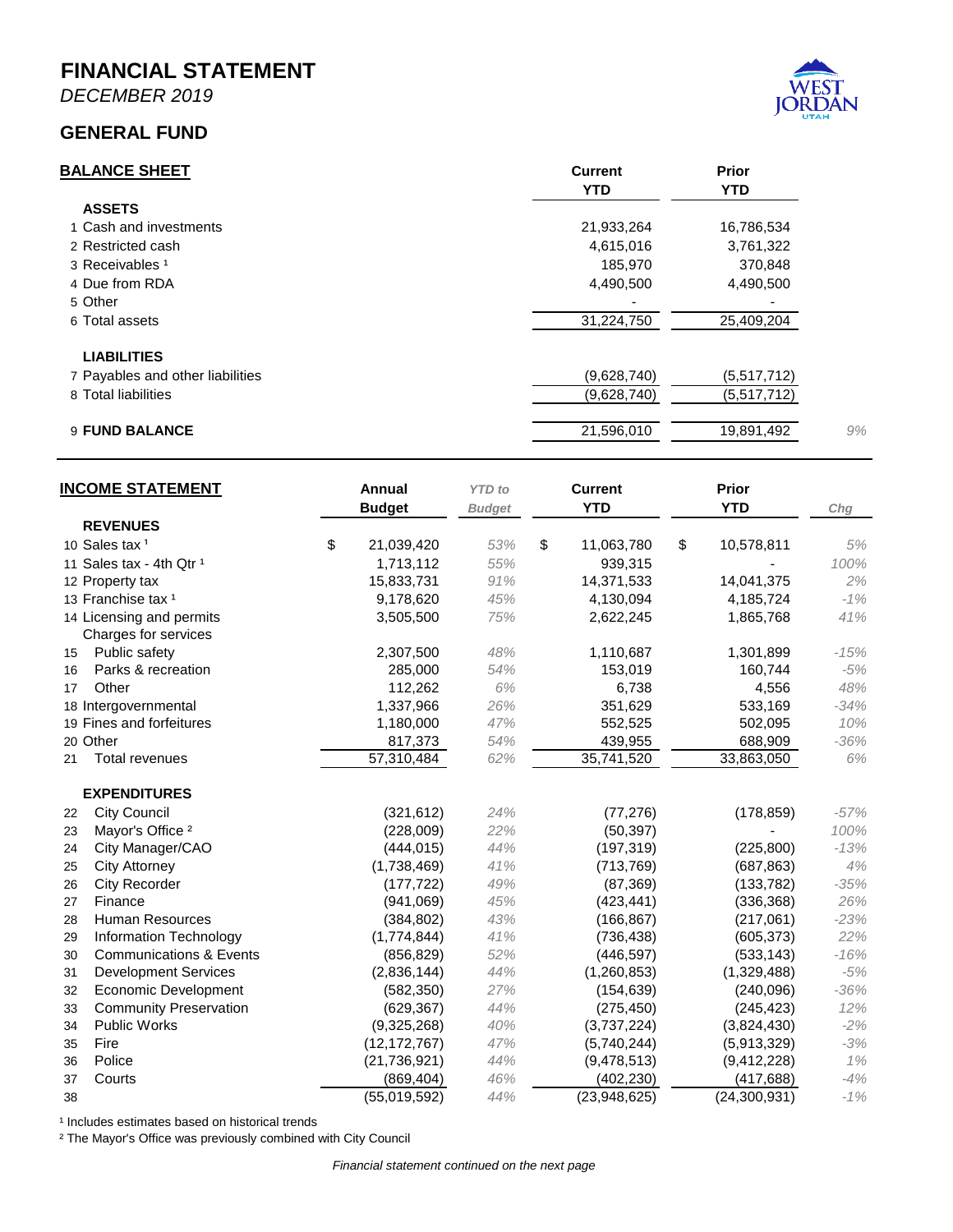*DECEMBER 2019*

#### **GENERAL FUND**



|    |                                      | Annual        | <b>YTD</b> to | <b>Current</b>   | Prior          |         |
|----|--------------------------------------|---------------|---------------|------------------|----------------|---------|
|    |                                      | <b>Budget</b> | <b>Budget</b> | <b>YTD</b>       | <b>YTD</b>     | Chg     |
|    | <b>EXPENDITURES (cont.)</b>          |               |               |                  |                |         |
|    | 39 Debt Service                      | (2, 235, 250) | 57%           | (1,280,042)      |                |         |
|    | 40 Non-Departmental                  | (1,502,373)   | 53%           | (798,194)        | (540,501)      | 48%     |
| 41 | Total expenditures                   | (58,757,215)  | 44%           | (26,026,861)     | (24, 841, 432) | 5%      |
|    | <b>TRANSFERS</b>                     |               |               |                  |                |         |
|    | 42 Transfers in                      |               |               |                  |                |         |
|    | 43 Transfers out                     | (950,000)     | 69%           | (653,904)        | (732,850)      | $-11\%$ |
| 44 | <b>Total transfers</b>               | (950,000)     | 69%           | (653,904)        | (732,850)      | $-11%$  |
|    | <b>EXTRAORDINARY ITEMS</b>           |               |               |                  |                |         |
|    | 45 Land sale                         |               |               |                  |                |         |
|    | 46 Transfer to Building Capital Fund |               |               |                  |                |         |
| 47 | Total extraordinary items            |               |               |                  |                |         |
|    |                                      |               |               |                  |                |         |
|    | 48 Change in fund balance            | (2,396,731)   |               | 9,060,755        | 8,288,768      |         |
|    | 49 Fund balance, beginning           | 12,535,255    |               | 12,535,255       | 11,602,724     | 8%      |
|    | 50 Fund balance, ending              | 10,138,524    |               | \$<br>21,596,010 | 19,891,492     | 9%      |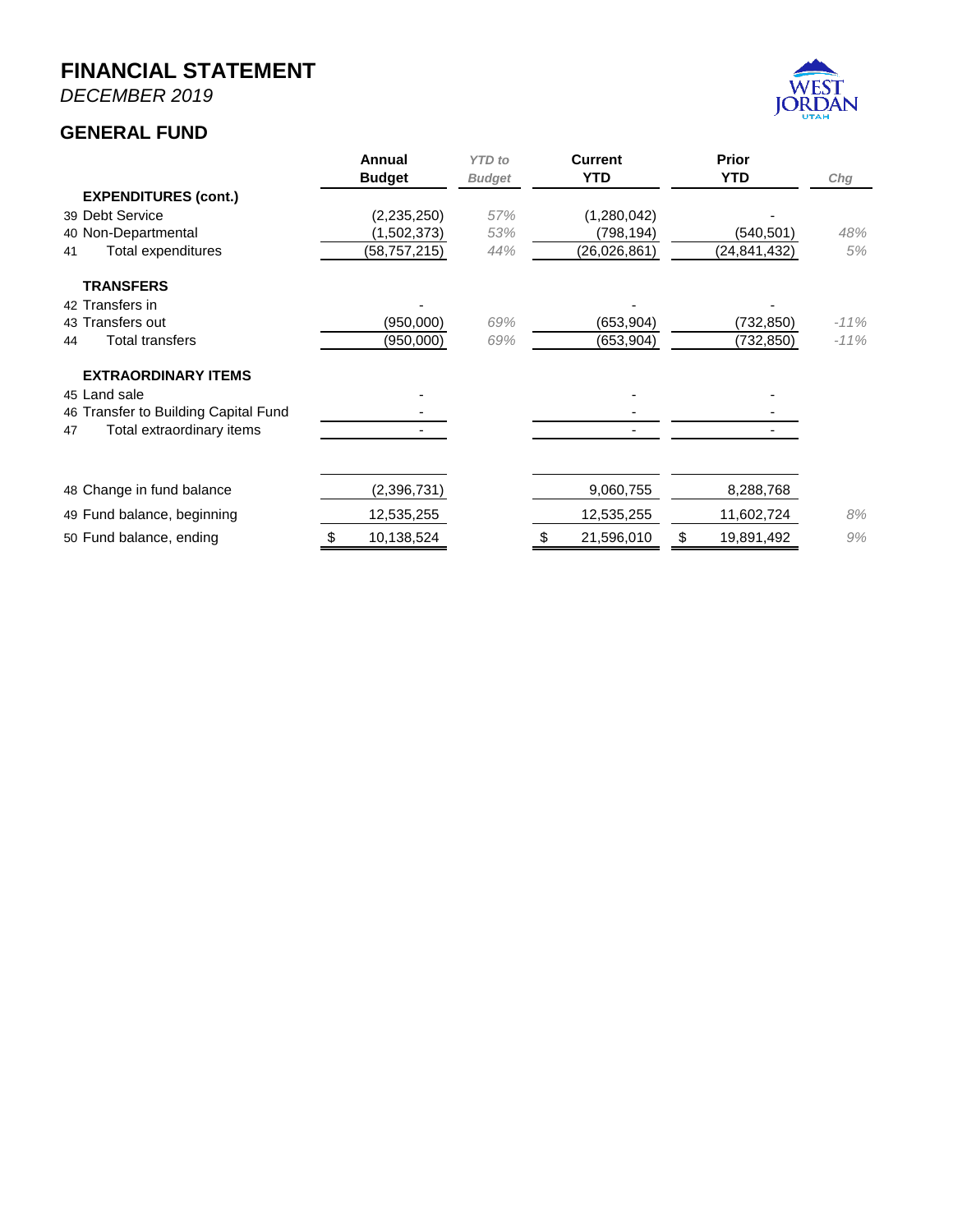*DECEMBER 2019*

#### **CLASS C ROAD FUNDS**

| <b>BALANCE SHEET</b>             | <b>Current</b><br><b>YTD</b> | Prior<br><b>YTD</b> |
|----------------------------------|------------------------------|---------------------|
| <b>ASSETS</b>                    |                              |                     |
| 1 Restricted cash                | 55,994                       | 3,468,933           |
| 2 Receivables                    |                              |                     |
| 3 Other                          |                              |                     |
| 4 Total assets                   | 55,994                       | 3,468,933           |
| <b>LIABILITIES</b>               |                              |                     |
| 5 Payables and other liabilities |                              |                     |
| 6 Total liabilities              |                              |                     |
| <b>7 FUND BALANCE</b>            | 55,994                       | 3,468,933           |

| <b>INCOME STATEMENT</b>       | Annual<br><b>Budget</b> | <b>YTD</b> to<br><b>Budget</b> | <b>Current</b><br><b>YTD</b> | <b>Prior</b><br><b>YTD</b> | Chg    |
|-------------------------------|-------------------------|--------------------------------|------------------------------|----------------------------|--------|
| <b>REVENUES</b>               |                         |                                |                              |                            |        |
| 8 Class C Roads Allotment     | 4,350,000               |                                | 1,306,806                    | 1,290,114                  | 1%     |
| 9 Interest income             | 93,000                  |                                | 4,193                        | 47,941                     |        |
| Total revenues<br>10          | 4,443,000               | 30%                            | 1,310,999                    | 1,338,055                  | $-2\%$ |
| <b>EXPENDITURES</b>           |                         |                                |                              |                            |        |
| Personnel<br>11               |                         |                                |                              |                            |        |
| Operations<br>12              | (1, 165, 656)           |                                | (333, 781)                   | (391, 923)                 |        |
| Shared services - wages<br>13 | (621,070)               |                                | (291,810)                    | (342,342)                  |        |
| Total expenditures<br>14      | (1,786,726)             | 35%                            | (625,591)                    | (734, 265)                 | $-15%$ |
| <b>TRANSFERS</b>              |                         |                                |                              |                            |        |
| 15 Transfers in               |                         |                                |                              |                            |        |
| 16 Transfers out              | (3,250,000)             |                                | (1,624,999)                  | (2,085,738)                |        |
| Total transfers<br>17         | (3,250,000)             | 50%                            | (1,624,999)                  | (2,085,738)                | $-22%$ |
|                               |                         |                                |                              |                            |        |
| 18 Change in fund balance     | (593,726)               |                                | (939, 591)                   | (1,481,948)                |        |
| 19 Fund balance, beginning    | 995,585                 |                                | 995,585                      | 4,950,881                  | $-80%$ |
| 20 Fund balance, ending       | 401,859<br>S            |                                | 55,994<br>\$                 | 3,468,933<br>\$            | $-98%$ |

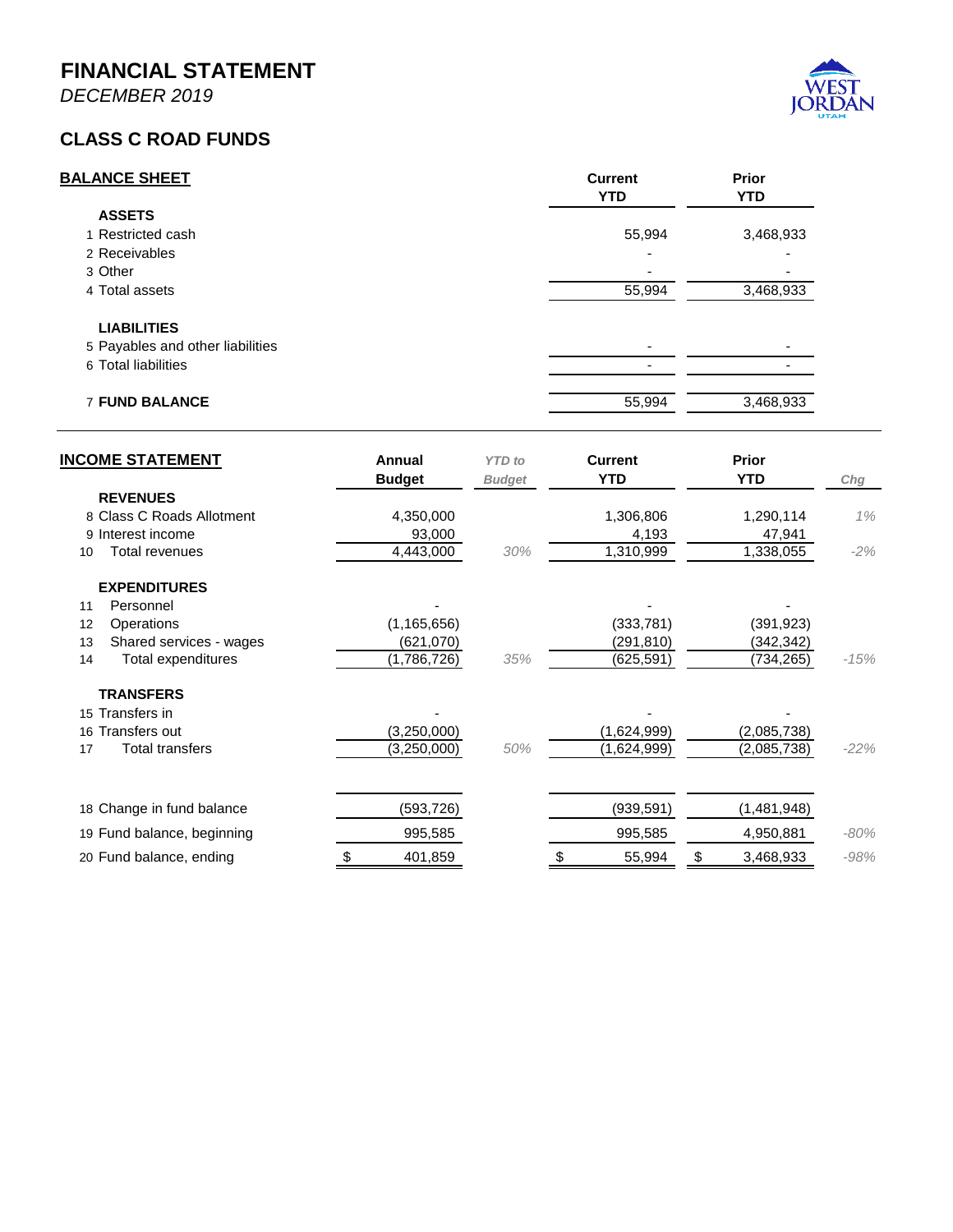*DECEMBER 2019*

#### **FAIRWAY ESTATES**



| <b>INCOME STATEMENT</b>    | Annual<br><b>Budget</b> | <b>YTD</b> to<br><b>Budget</b> | <b>Current</b><br><b>YTD</b> | <b>Prior</b><br><b>YTD</b> | Chg |
|----------------------------|-------------------------|--------------------------------|------------------------------|----------------------------|-----|
| <b>REVENUES</b>            |                         |                                |                              |                            |     |
| 7 Property tax             | 10,918                  |                                | 10,566                       | 10,523                     |     |
| 8 Other                    | 20                      |                                | 593                          | 631                        |     |
| Total revenues<br>9        | 10,938                  | 102%                           | 11,159                       | 11,154                     |     |
| <b>EXPENDITURES</b>        |                         |                                |                              |                            |     |
| Operations<br>10           | (14, 653)               | 43%                            | (6, 228)                     | (5,090)                    |     |
| Total expenditures<br>11   | (14, 653)               | 43%                            | (6, 228)                     | (5,090)                    |     |
|                            |                         |                                |                              |                            |     |
| 12 Change in net position  | (3,715)                 |                                | 4,931                        | 6,064                      |     |
| 13 Fund balance, beginning | 53,203                  |                                | 55,389                       | 53,203                     | 4%  |
| 14 Fund balance, ending    | 49,488                  |                                | 60,320                       | \$<br>59,267               | 2%  |
|                            |                         |                                |                              |                            |     |

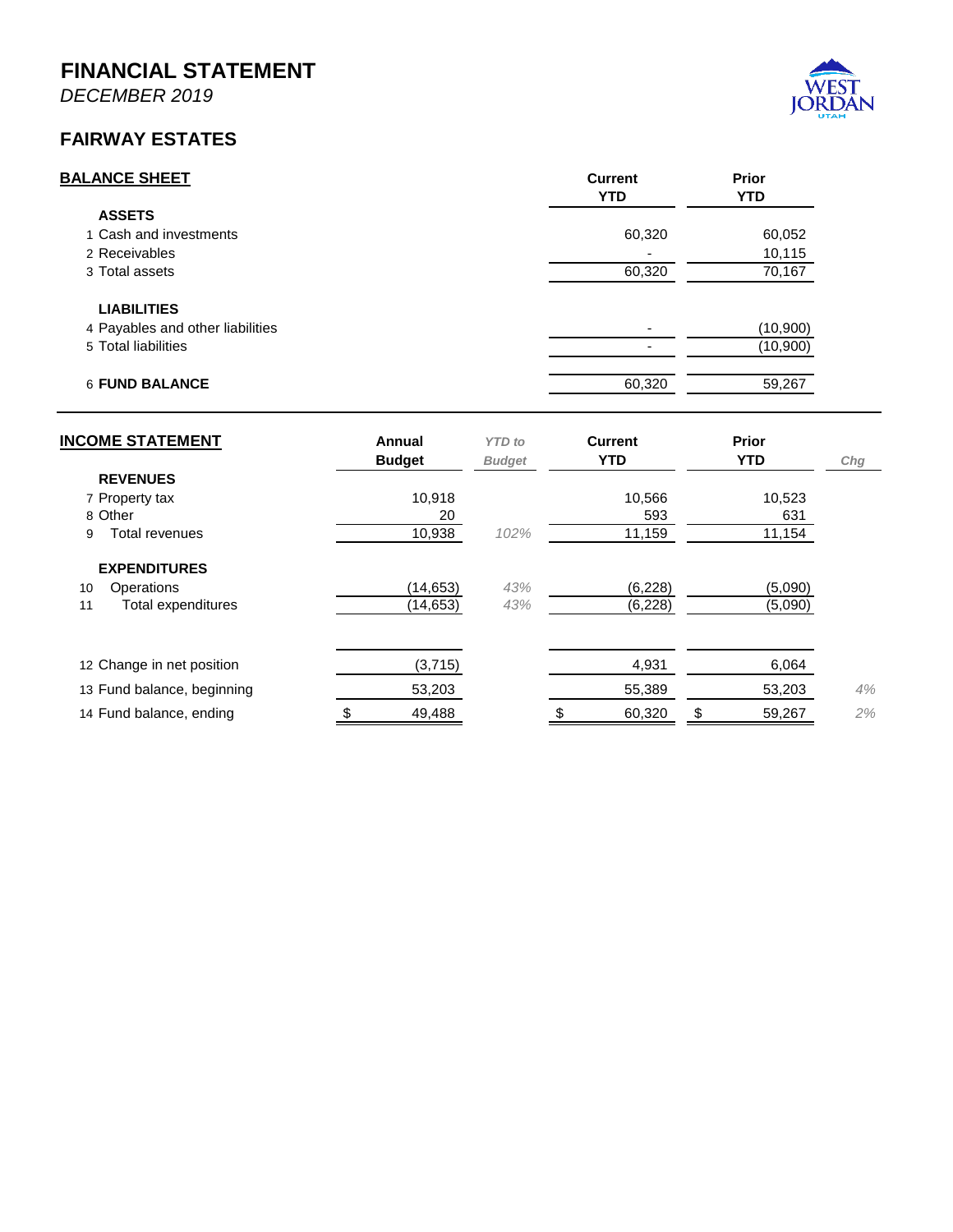

#### **HIGHLAND SPECIAL IMPROVEMENT DISTRICT**

| <b>BALANCE SHEET</b>             | <b>Current</b><br><b>YTD</b> | <b>Prior</b><br><b>YTD</b> |
|----------------------------------|------------------------------|----------------------------|
| <b>ASSETS</b>                    |                              |                            |
| 1 Cash and investments           | (12,028)                     | 47,245                     |
| 2 Receivables                    | 3,516                        | 6,161                      |
| 3 Total assets                   | (8, 512)                     | 53,406                     |
| <b>LIABILITIES</b>               |                              |                            |
| 4 Payables and other liabilities | ۰                            | (7, 313)                   |
| 5 Total liabilities              |                              | (7, 313)                   |
| <b>6 FUND BALANCE</b>            | (8, 512)                     | 46,093                     |

| <b>INCOME STATEMENT</b>    | Annual<br><b>Budget</b> | <b>YTD</b> to<br><b>Budget</b> | <b>Current</b><br><b>YTD</b> | Prior<br><b>YTD</b> | Chg |
|----------------------------|-------------------------|--------------------------------|------------------------------|---------------------|-----|
| <b>REVENUES</b>            |                         |                                |                              |                     |     |
| 7 Assessments              | 95,000                  |                                | 39,719                       | 33,690              |     |
| 8 Other                    |                         |                                | (71)                         | 568                 |     |
| Total revenues<br>9        | 95,000                  | 42%                            | 39,648                       | 34,258              |     |
| <b>EXPENDITURES</b>        |                         |                                |                              |                     |     |
| Operations<br>10           | (91, 665)               |                                | (39,960)                     | (35, 986)           |     |
| Total expenditures<br>11   | (91, 665)               | 44%                            | (39,960)                     | (35, 986)           |     |
|                            |                         |                                |                              |                     |     |
| 12 Change in net position  | 3,335                   |                                | (312)                        | (1,728)             |     |
| 13 Fund balance, beginning | (8, 200)                |                                | (8,200)                      | 47,821              |     |
| 14 Fund balance, ending    | (4, 865)                |                                | (8, 512)                     | \$<br>46,093        |     |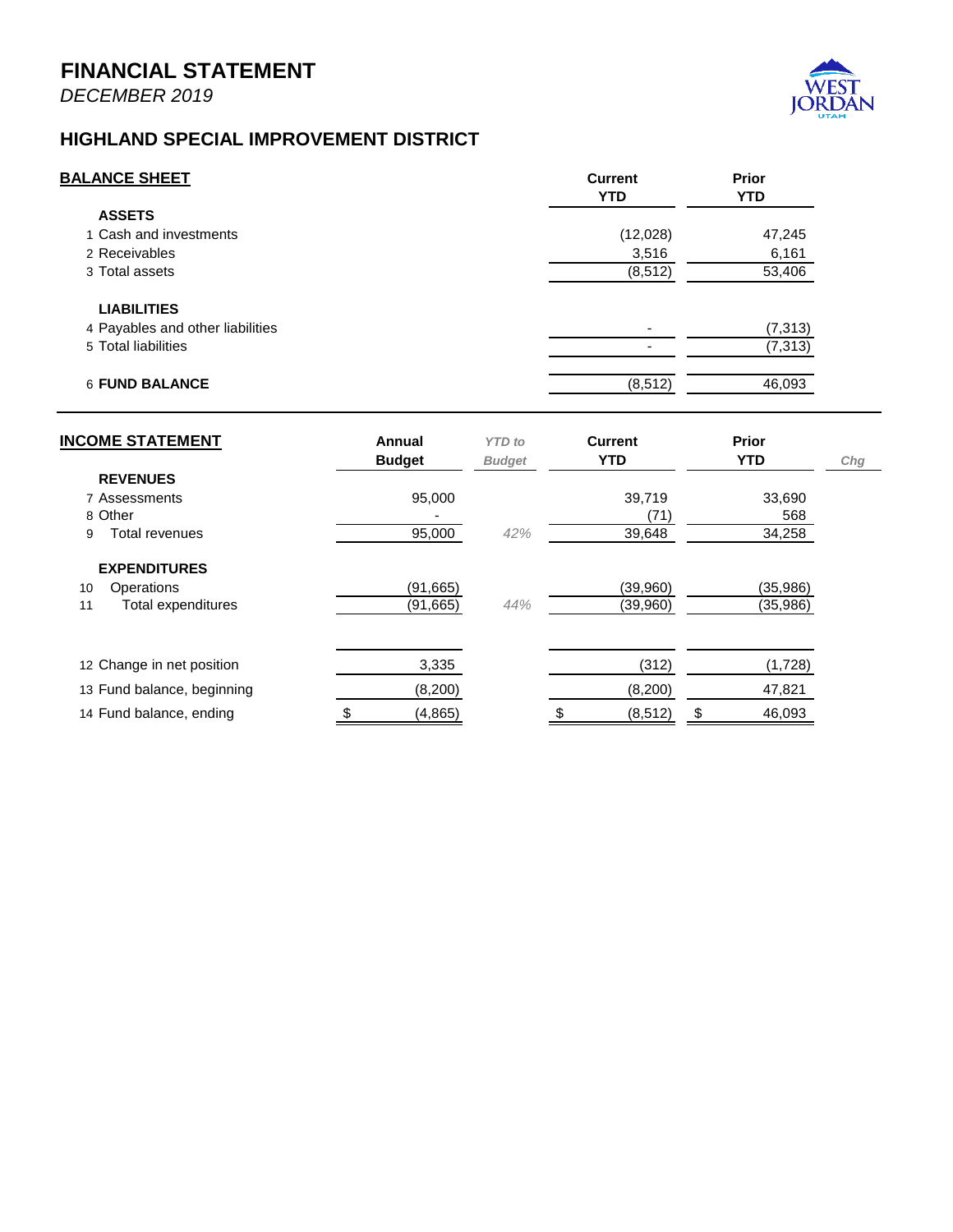

#### **KRAFTMAID SPECIAL IMPROVEMENT DISTRICT**

| <b>Current</b><br><b>YTD</b> | <b>Prior</b><br><b>YTD</b> |
|------------------------------|----------------------------|
|                              |                            |
| 602,045                      | 785,394                    |
|                              |                            |
| 602,045                      | 785,394                    |
|                              |                            |
|                              |                            |
|                              |                            |
|                              | 785,394                    |
|                              | 602,045                    |

| <b>INCOME STATEMENT</b>    | Annual<br><b>Budget</b> | <b>YTD</b> to<br><b>Budget</b> | <b>Current</b><br><b>YTD</b> | <b>Prior</b><br><b>YTD</b> | Chg    |
|----------------------------|-------------------------|--------------------------------|------------------------------|----------------------------|--------|
| <b>REVENUES</b>            |                         |                                |                              |                            |        |
| 7 Other                    |                         |                                | 241,083                      | 6,327                      |        |
| Total revenues<br>8        |                         |                                | 241,083                      | 6,327                      |        |
| <b>EXPENDITURES</b>        |                         |                                |                              |                            |        |
| Debt service<br>9          |                         |                                |                              |                            |        |
| Total expenditures<br>10   |                         |                                |                              |                            |        |
| <b>TRANSFERS IN/OUT</b>    |                         |                                |                              |                            |        |
| 11 Transfers in            |                         |                                |                              | 435,455                    |        |
| 12 Transfers out           |                         |                                |                              |                            |        |
|                            |                         |                                |                              | 435,455                    |        |
|                            |                         |                                |                              |                            |        |
| 13 Change in net position  |                         |                                | 241,083                      | 441,782                    |        |
| 14 Fund balance, beginning | 360,962                 |                                | 360,962                      | 343,612                    | 5%     |
| 15 Fund balance, ending    | 360,962                 |                                | 602,045                      | \$<br>785,394              | $-23%$ |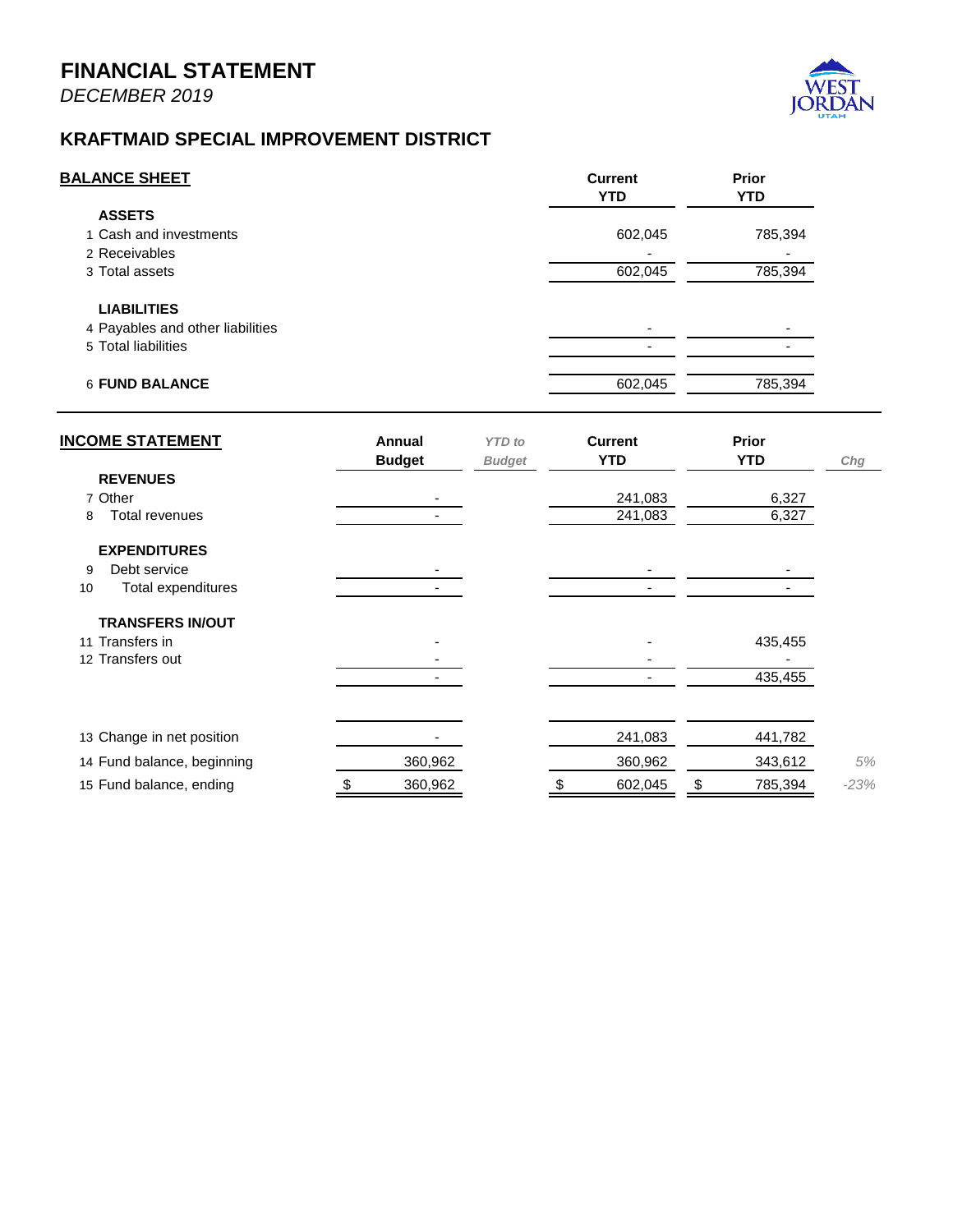*DECEMBER 2019*



#### **MUNICIPAL BUILDING AUTHORITY**

| <b>BALANCE SHEET</b>             | <b>Current</b><br><b>YTD</b> | <b>Prior</b><br><b>YTD</b> |
|----------------------------------|------------------------------|----------------------------|
| <b>ASSETS</b>                    |                              |                            |
| 1 Cash and investments           | 456,289                      | 1,813,911                  |
| 2 Restricted cash                | 1,160,883                    | 2,360,983                  |
| 3 Total assets                   | 1,617,172                    | 4,174,894                  |
| <b>LIABILITIES</b>               |                              |                            |
| 4 Payables and other liabilities | $\overline{\phantom{0}}$     |                            |
| 5 Total liabilities              |                              |                            |
| <b>6 FUND BALANCE</b>            | 1,617,172                    | 4,174,894                  |
|                                  |                              |                            |

| <b>INCOME STATEMENT</b>     | Annual<br><b>Budget</b> | <b>YTD</b> to<br><b>Budget</b> | <b>Current</b><br><b>YTD</b> | <b>Prior</b><br><b>YTD</b> | Chg |
|-----------------------------|-------------------------|--------------------------------|------------------------------|----------------------------|-----|
| <b>REVENUES</b>             |                         |                                |                              |                            |     |
| 7 Lease revenue             | 1,851,950               |                                | 925,975                      | 926,325                    |     |
| 8 Bond proceeds             |                         |                                |                              |                            |     |
| 9 Other                     | 15,000                  |                                | 20,696                       | 70,371                     |     |
| <b>Total revenues</b><br>10 | 1,866,950               | 51%                            | 946,671                      | 996,696                    |     |
| <b>EXPENDITURES</b>         |                         |                                |                              |                            |     |
| Debt service<br>11          | (1,851,950)             |                                | (1,348,261)                  | (1,346,673)                |     |
| 12<br>Capital               |                         |                                | (63,052)                     | (1,338,694)                |     |
| Total expenditures<br>13    | (1,851,950)             | 76%                            | (1, 411, 313)                | (2,685,367)                |     |
| <b>14 TRANSFERS</b>         |                         |                                |                              |                            |     |
| 15 Transfers in             |                         |                                |                              |                            |     |
| 16 Transfers out            |                         |                                |                              |                            |     |
| Total transfers<br>17       |                         |                                |                              |                            |     |
| 18 Change in net position   | 15,000                  |                                | (464,642)                    | (1,688,671)                |     |
| 19 Fund balance, beginning  | 5,863,565               |                                | 2,081,814                    | 5,863,565                  |     |
| 20 Fund balance, ending     | 5,878,565<br>\$         |                                | 1,617,172<br>S               | \$<br>4,174,894            |     |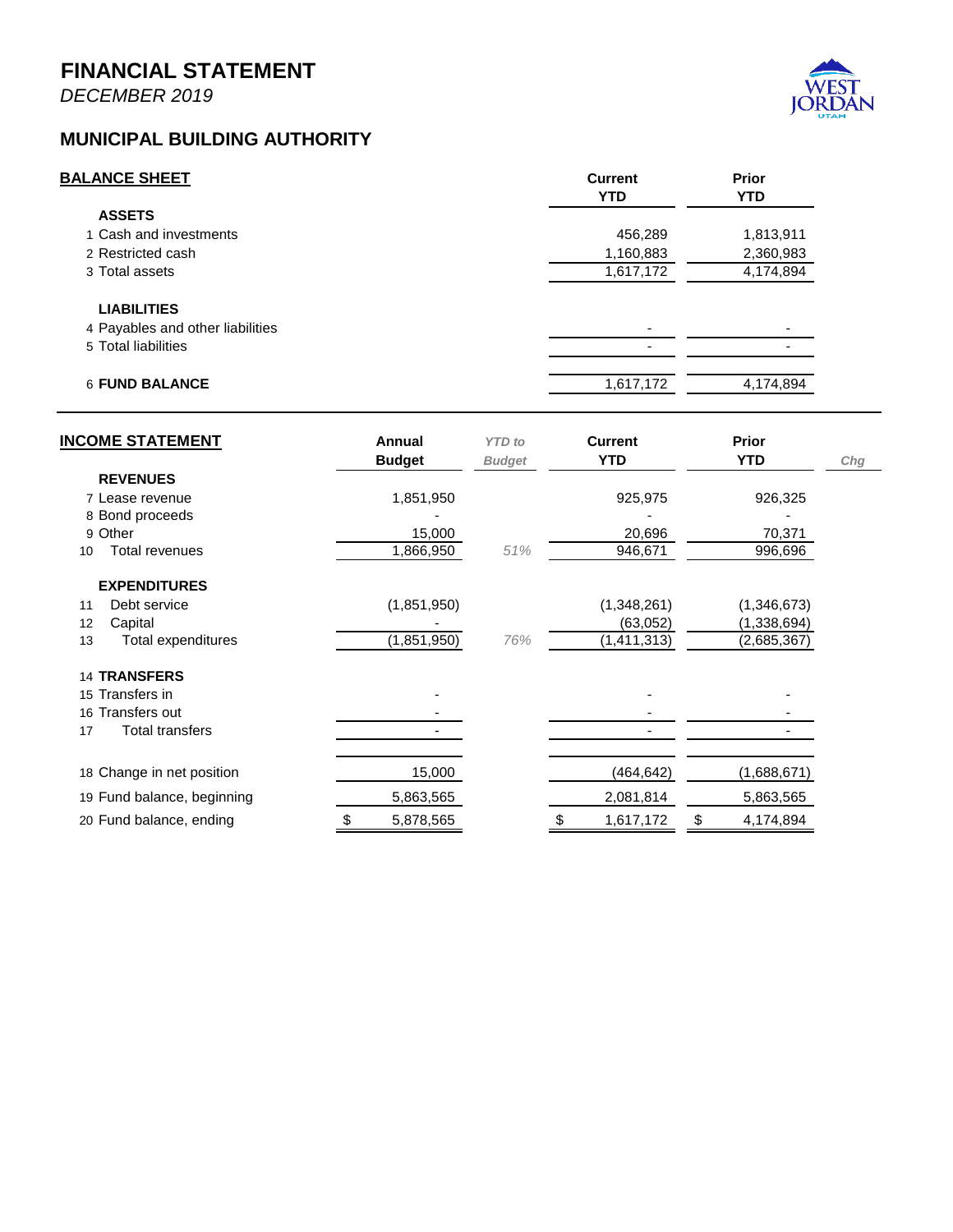*DECEMBER 2019*

# $\mathbf N$

#### **REDEVELOPMENT AGENCY FUND**

| <b>Current</b><br><b>YTD</b> | <b>Prior</b><br><b>YTD</b> |
|------------------------------|----------------------------|
|                              |                            |
| 15,597,570                   | 16,817,092                 |
|                              |                            |
|                              |                            |
| 15,597,570                   | 16,817,092                 |
|                              |                            |
| (4,500,000)                  |                            |
| (4,490,500)                  | (4,490,500)                |
| (8,990,500)                  | (4,490,500)                |
| 6,607,070                    | 12,326,592                 |
|                              |                            |

| <b>INCOME STATEMENT</b>         | Annual<br><b>Budget</b> | <b>YTD</b> to<br><b>Budget</b> | <b>Current</b><br><b>YTD</b> | <b>Prior</b><br><b>YTD</b> | Chg    |
|---------------------------------|-------------------------|--------------------------------|------------------------------|----------------------------|--------|
| <b>REVENUES</b>                 |                         |                                |                              |                            |        |
| 9 Tax increment                 | 4,361,769               | 74%                            | 3,225,793                    | 2,836,034                  | 14%    |
| 10 Other                        |                         |                                | 148,112                      | 164,855                    |        |
| <b>Total revenues</b><br>11     | 4,361,769               | 77%                            | 3,373,905                    | 3,000,889                  | 12%    |
| <b>EXPENDITURES</b>             |                         |                                |                              |                            |        |
| 12 Administration               | (151, 049)              | 50%                            | (75, 524)                    | (89, 017)                  | $-15%$ |
| 13 Redevelopment                | (3, 159, 286)           | 50%                            | (1,580,923)                  | (7, 841)                   |        |
| 14 Debt service                 | (897, 312)              | 5%                             | (40, 406)                    |                            |        |
| 15 Low-income housing           | (292,277)               | 0%                             | (775)                        |                            |        |
| Total expenditures<br>16        | (4,499,924)             | 38%                            | (1,697,628)                  | (96, 858)                  | 1653%  |
| <b>TRANSFERS</b>                |                         |                                |                              |                            |        |
| 17 Transfers in                 | 50,000                  | 50%                            | 25,000                       |                            |        |
| 18 Transfers out                |                         |                                |                              | (435,455)                  |        |
| <b>Total transfers</b><br>19    | 50,000                  | 50%                            | 25,000                       | (435, 455)                 |        |
| <b>EXTRAORDINARY ITEMS</b>      |                         |                                |                              |                            |        |
| 20 Land sale                    |                         |                                |                              | 6,104                      |        |
| 21 Land purchase                |                         |                                | (7,000,200)                  |                            |        |
| Total extraordinary items<br>22 |                         |                                | (7,000,200)                  | 6,104                      |        |
| 21 Change in net position       | (88, 155)               |                                | (5, 298, 923)                | 2,474,681                  |        |
|                                 |                         |                                |                              |                            |        |
| 22 Fund balance, beginning      | 11,905,993              |                                | 11,905,993                   | 9,851,911                  | 21%    |
| 23 Fund balance, ending         | 11,817,838<br>\$        |                                | 6,607,070<br>\$              | \$<br>12,326,592           | $-46%$ |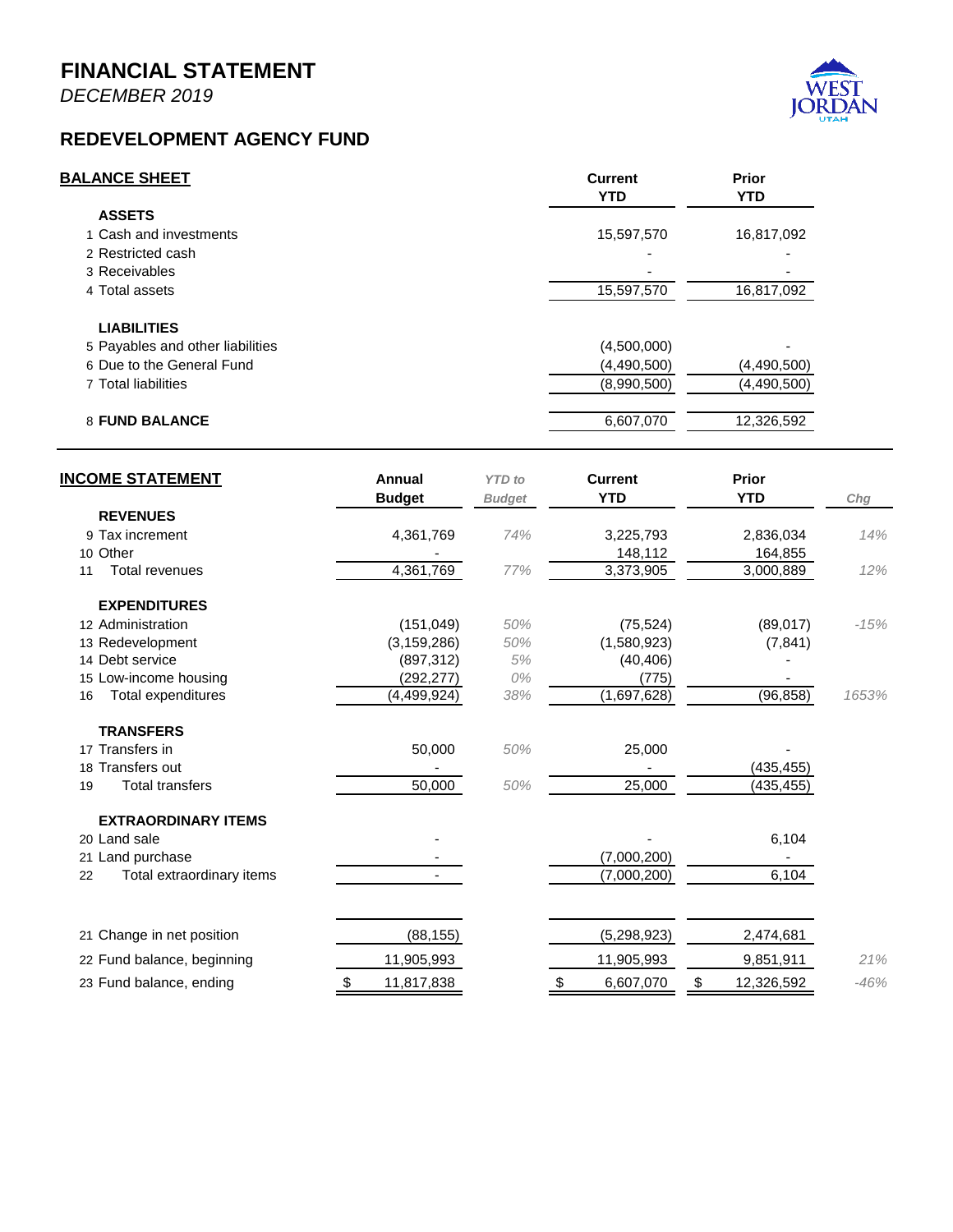*DECEMBER 2019*

#### **CAPITAL SUPPORT FUND**

| <b>BALANCE SHEET</b>             | <b>Current</b><br><b>YTD</b> | Prior<br><b>YTD</b> |
|----------------------------------|------------------------------|---------------------|
| <b>ASSETS</b>                    |                              |                     |
| 1 Cash and investments           | (178, 904)                   | (183, 996)          |
| 2 Restricted cash                |                              | 1.440               |
| 3 Receivables                    |                              |                     |
| 4 Total assets                   | (178,904)                    | (182, 556)          |
| <b>LIABILITIES</b>               |                              |                     |
| 5 Payables and other liabilities |                              | (55, 698)           |
| 6 Total liabilities              |                              | (55, 698)           |
| <b>7 FUND BALANCE</b>            | (178,904)                    | (238, 254)          |
|                                  |                              |                     |

| <b>INCOME STATEMENT</b>      | Annual<br><b>Budget</b> | <b>YTD</b> to<br><b>Budget</b> | <b>Current</b><br><b>YTD</b> | Prior<br><b>YTD</b>      | Chg |
|------------------------------|-------------------------|--------------------------------|------------------------------|--------------------------|-----|
| <b>REVENUES</b>              |                         |                                |                              |                          |     |
| 8 Property tax               |                         |                                |                              |                          |     |
| 9 Sales tax                  |                         |                                |                              |                          |     |
| 10 Grants (TRCC)             |                         |                                |                              |                          |     |
| 11 Sale of assets            |                         |                                |                              |                          |     |
| 12 Bond proceeds             |                         |                                |                              |                          |     |
| 13 Other                     |                         |                                |                              | 3,829                    |     |
| <b>Total revenues</b><br>14  |                         |                                |                              | 3,829                    |     |
| <b>EXPENDITURES</b>          |                         |                                |                              |                          |     |
| Professional services<br>15  | (60,000)                |                                |                              |                          |     |
| Debt service<br>16           |                         |                                |                              | (1,083,292)              |     |
| Total expenditures<br>17     | (60,000)                | 0%                             |                              | $\overline{(1,083,292)}$ |     |
| <b>CAPITAL OUTLAY</b>        |                         |                                |                              |                          |     |
| Capital<br>18                | (504, 097)              |                                | (275, 518)                   |                          |     |
| Total capital outlay<br>19   | (504, 097)              | 55%                            | (275, 518)                   |                          |     |
| <b>TRANSFERS</b>             |                         |                                |                              |                          |     |
| 20 Transfers in              |                         |                                | 178,904                      |                          |     |
| 21 Transfers out             | (440,000)               |                                |                              |                          |     |
| <b>Total transfers</b><br>22 | (440,000)               | $-41%$                         | 178,904                      |                          |     |
| 23 Change in net position    | (1,004,097)             |                                | (96, 614)                    | (1,079,463)              |     |
| 24 Fund balance, beginning   | 96,614                  |                                | 96,614                       | 841,209                  |     |
| 25 Fund balance, ending      | \$<br>(907, 483)        |                                |                              | \$<br>(238, 254)         |     |

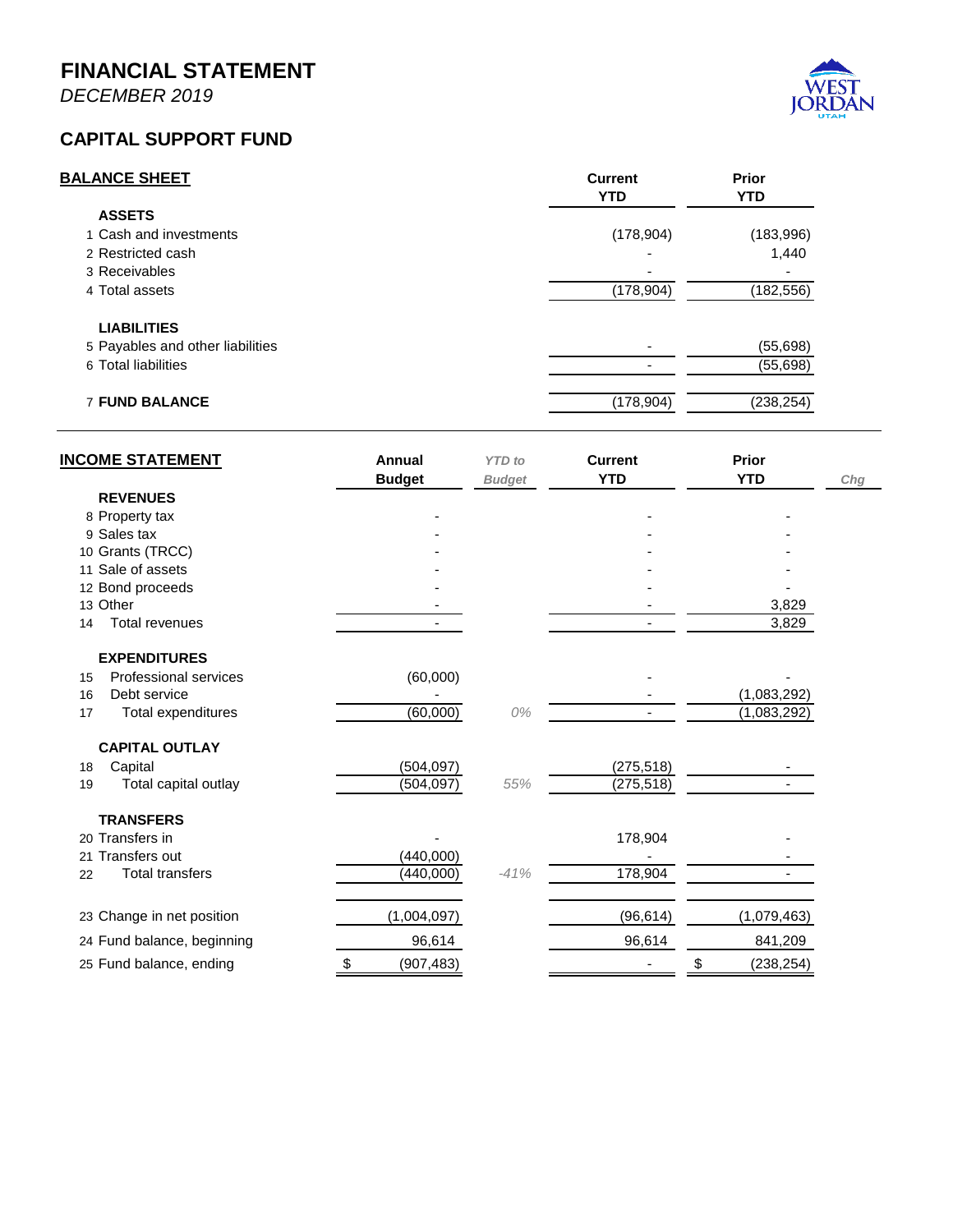*DECEMBER 2019*

#### **ROADS CAPITAL FUND**

| <b>BALANCE SHEET</b>             | <b>Current</b><br><b>YTD</b> | <b>Prior</b><br><b>YTD</b> |
|----------------------------------|------------------------------|----------------------------|
| <b>ASSETS</b>                    |                              |                            |
| 1 Cash and investments           | (4,727,951)                  | (2,753,819)                |
| 2 Restricted cash                | 13,745,573                   | 11,755,515                 |
| 3 Receivables                    | 264.638                      |                            |
| 4 Total assets                   | 9,282,260                    | 9,001,696                  |
| <b>LIABILITIES</b>               |                              |                            |
| 5 Payables and other liabilities | (134, 626)                   | (2, 127)                   |
| 6 Total liabilities              | (134, 626)                   | (2, 127)                   |
| <b>7 FUND BALANCE</b>            | 9,147,634                    | 8,999,569                  |

| <b>INCOME STATEMENT</b>      | Annual<br><b>Budget</b> | <b>YTD</b> to<br><b>Budget</b> | <b>Current</b><br><b>YTD</b> | <b>Prior</b><br><b>YTD</b> | Chg     |
|------------------------------|-------------------------|--------------------------------|------------------------------|----------------------------|---------|
| <b>REVENUES</b>              |                         |                                |                              |                            |         |
| 8 Road impact Fees           | 1,000,000               | 151%                           | 1,510,454                    | 727,825                    | 108%    |
| 9 Intergovernmental          | 7,625,000               | 35%                            | 2,668,415                    | 1,007,607                  | 165%    |
| 10 Other                     |                         |                                | 127,076                      | 97,112                     |         |
| Total revenues<br>11         | 8,625,000               | 50%                            | 4,305,945                    | 1,832,544                  | 135%    |
| <b>EXPENDITURES</b>          |                         |                                |                              |                            |         |
| <b>Shared services</b><br>12 | (347,063)               | 44%                            | (151,070)                    | (254, 341)                 | $-41%$  |
| 13<br>Capital                | (12, 246, 925)          | 52%                            | (6,370,173)                  | (2,376,098)                | 168%    |
| Total expenditures<br>14     | (12,593,988)            | 52%                            | (6, 521, 243)                | (2,630,439)                | 148%    |
| <b>TRANSFERS</b>             |                         |                                |                              |                            |         |
| 15 Transfers in              | 4,100,000               | 50%                            | 2,049,999                    | 2,460,738                  | $-17%$  |
| 16 Transfers out             |                         |                                |                              |                            |         |
| Total transfers<br>17        | 4,100,000               | 50%                            | 2,049,999                    | 2,460,738                  | $-17%$  |
| 18 Change in net position    | 131,012                 |                                | (165, 299)                   | 1,662,843                  | $-110%$ |
|                              | 9,312,933               |                                |                              |                            | 27%     |
| 19 Fund balance, beginning   |                         |                                | 9,312,933                    | 7,336,726                  |         |
| 20 Fund balance, ending      | 9,443,945<br>\$         |                                | 9,147,634<br>\$              | \$<br>8,999,569            | 2%      |

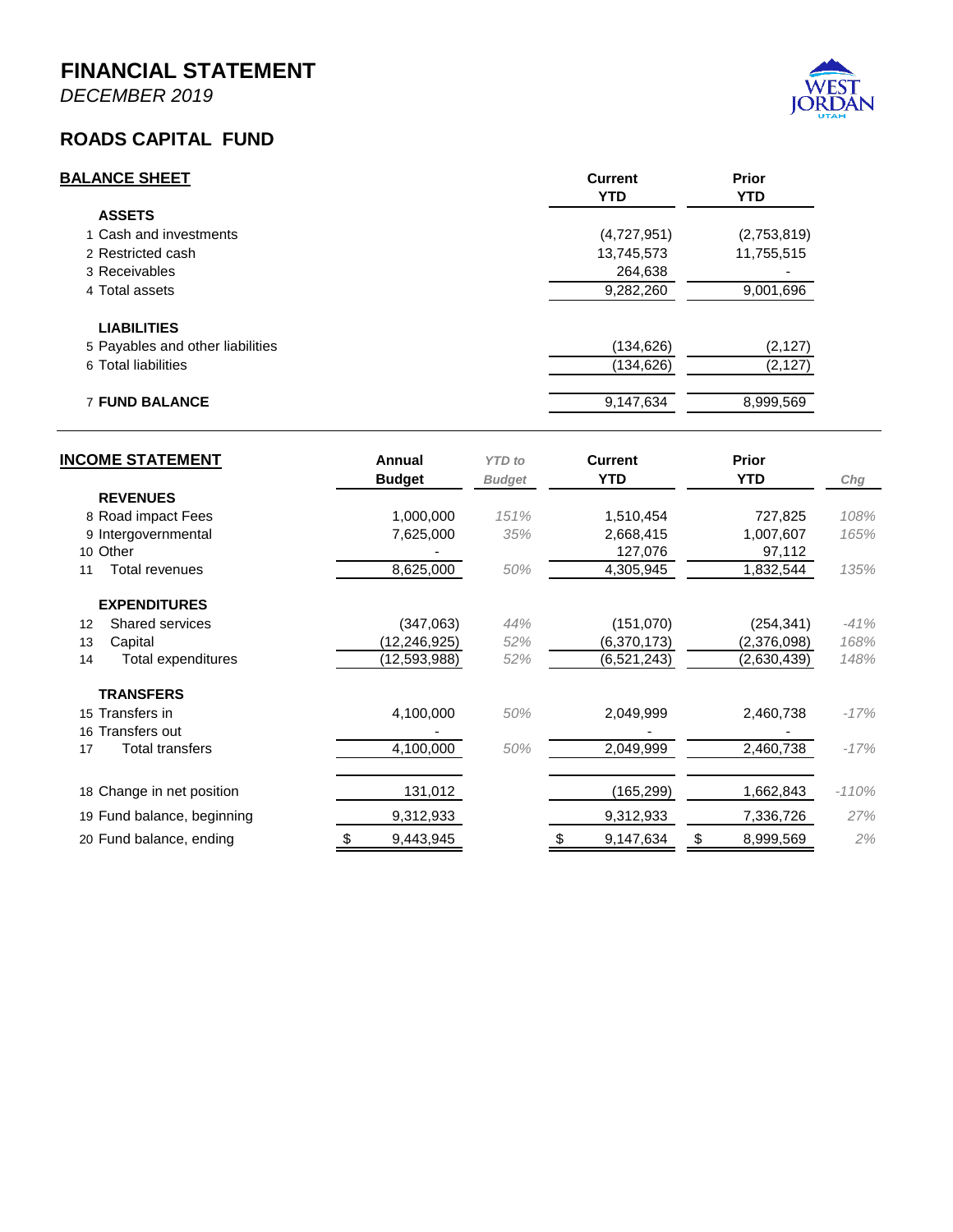*DECEMBER 2019*

#### **PARKS CAPITAL FUND**

| <b>Current</b> | <b>Prior</b><br><b>YTD</b> |
|----------------|----------------------------|
|                |                            |
| (3,579,611)    | (759,064)                  |
| 7,156,019      | 5,415,945                  |
|                |                            |
| 3,576,408      | 4,656,881                  |
|                |                            |
| (23, 610)      | (79, 351)                  |
| (23, 610)      | (79, 351)                  |
| 3,552,798      | 4,577,530                  |
|                | <b>YTD</b>                 |

| <b>INCOME STATEMENT</b>                     | Annual        | <b>YTD</b> to | <b>Current</b> | <b>Prior</b>    |         |
|---------------------------------------------|---------------|---------------|----------------|-----------------|---------|
|                                             | <b>Budget</b> | <b>Budget</b> | <b>YTD</b>     | <b>YTD</b>      | Chg     |
| <b>REVENUES</b>                             |               |               |                |                 |         |
| 8 Parks impact Fees                         | 1,500,000     | 86%           | 1,287,062      | 931,599         | 38%     |
| 9 Intergovernmental                         |               |               |                |                 |         |
| 10 Other                                    | 50,000        | 240%          | 120,151        | 51,267          |         |
| Total revenues<br>11                        | 1,550,000     | 91%           | 1,407,213      | 982,866         | 43%     |
| <b>EXPENDITURES</b>                         |               |               |                |                 |         |
| <b>Shared services</b><br>$12 \overline{ }$ | (260, 297)    | 44%           | (113, 303)     | (117, 719)      | $-4%$   |
| 13<br>Capital                               | (4,965,000)   | 46%           | (2, 284, 225)  | (113, 931)      |         |
| Total expenditures<br>14                    | (5, 225, 297) | 46%           | (2,397,528)    | (231,650)       | 935%    |
| <b>TRANSFERS</b>                            |               |               |                |                 |         |
| 15 Transfers in                             | 440,000       | 0%            |                |                 |         |
| 16 Transfers out                            |               |               |                |                 |         |
| <b>Total transfers</b><br>17                | 440,000       |               |                |                 |         |
| 18 Change in net position                   | (3,235,297)   |               | (990, 315)     | 751,216         | $-232%$ |
|                                             |               |               |                |                 | 19%     |
| 19 Fund balance, beginning                  | 4,543,113     |               | 4,543,113      | 3,826,314       |         |
| 20 Fund balance, ending                     | 1,307,816     |               | 3,552,798      | \$<br>4,577,530 | $-22%$  |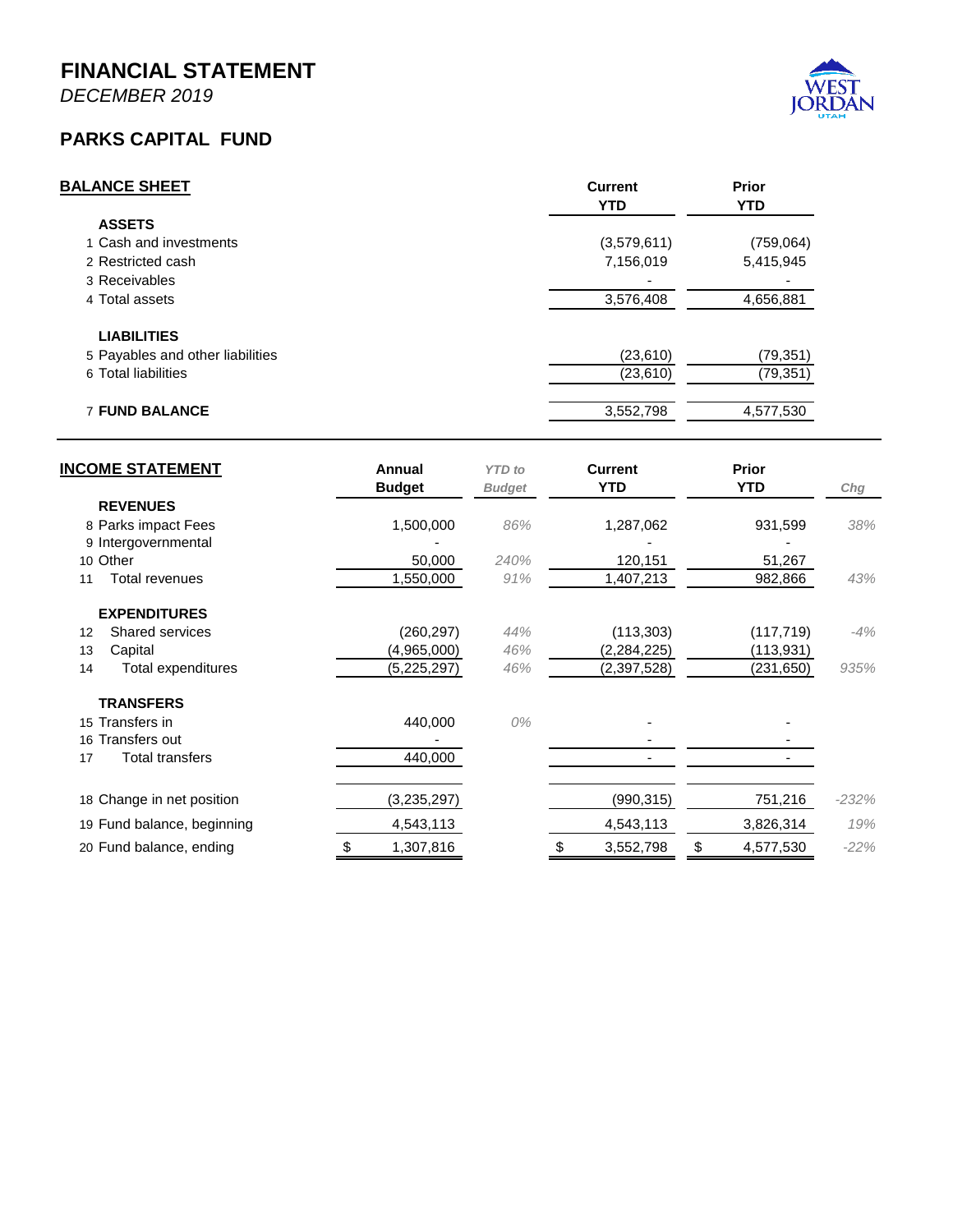*DECEMBER 2019*

#### **BUILDING CAPITAL FUND**

| <b>BALANCE SHEET</b>             | <b>Current</b><br><b>YTD</b> | <b>Prior</b><br><b>YTD</b> |
|----------------------------------|------------------------------|----------------------------|
| <b>ASSETS</b>                    |                              |                            |
| 1 Cash and investments           | 8,253,965                    | 7,636,416                  |
| 2 Restricted cash                | 532,659                      | 664,796                    |
| 3 Receivables                    |                              |                            |
| 4 Total assets                   | 8,786,624                    | 8,301,212                  |
| <b>LIABILITIES</b>               |                              |                            |
| 5 Payables and other liabilities |                              |                            |
| 6 Total liabilities              |                              |                            |
| <b>7 FUND BALANCE</b>            | 8,786,624                    | 8,301,212                  |

| <b>INCOME STATEMENT</b>         | Annual        | <b>YTD</b> to | <b>Current</b> | <b>Prior</b> |        |
|---------------------------------|---------------|---------------|----------------|--------------|--------|
| <b>REVENUES</b>                 | <b>Budget</b> | <b>Budget</b> | <b>YTD</b>     | <b>YTD</b>   | Chg    |
|                                 |               |               |                |              |        |
| 8 Police impact fee             | 100,000       | 104%          | 103,569        | 58,708       | 76%    |
| 9 Fire impact fee               | 57,000        | 241%          | 137,337        | 21,312       | 544%   |
| 10 Intergovernmental            |               |               |                |              |        |
| 11 Other                        | 26,000        | 363%          | 94,360         | 95,182       |        |
| Total revenues<br>12            | 183,000       | 183%          | 335,266        | 175,202      | 91%    |
| <b>EXPENDITURES</b>             |               |               |                |              |        |
| Shared services<br>13           |               |               |                |              |        |
| Maintenance<br>14               |               |               | (1,000)        |              |        |
| Capital<br>15                   | (3,700,000)   | 2%            | (68, 307)      | (20, 206)    |        |
| <b>Total expenditures</b><br>16 | (3,700,000)   | 2%            | (69, 307)      | (20, 206)    |        |
| <b>TRANSFERS</b>                |               |               |                |              |        |
| 17 Transfers in                 | 50,000        |               | 25,000         | 357,850      |        |
| 18 Transfers out                |               |               |                |              |        |
| <b>Total transfers</b><br>19    | 50,000        |               | 25,000         | 357,850      |        |
| 20 Change in net position       | (3,467,000)   |               | 290,959        | 512,846      | $-43%$ |
|                                 |               |               |                |              |        |
| 21 Fund balance, beginning      | 7,788,366     |               | 8,495,665      | 7,788,366    | 9%     |
| 22 Fund balance, ending         | 4,321,366     |               | 8,786,624      | 8,301,212    | 6%     |

**NOTES**

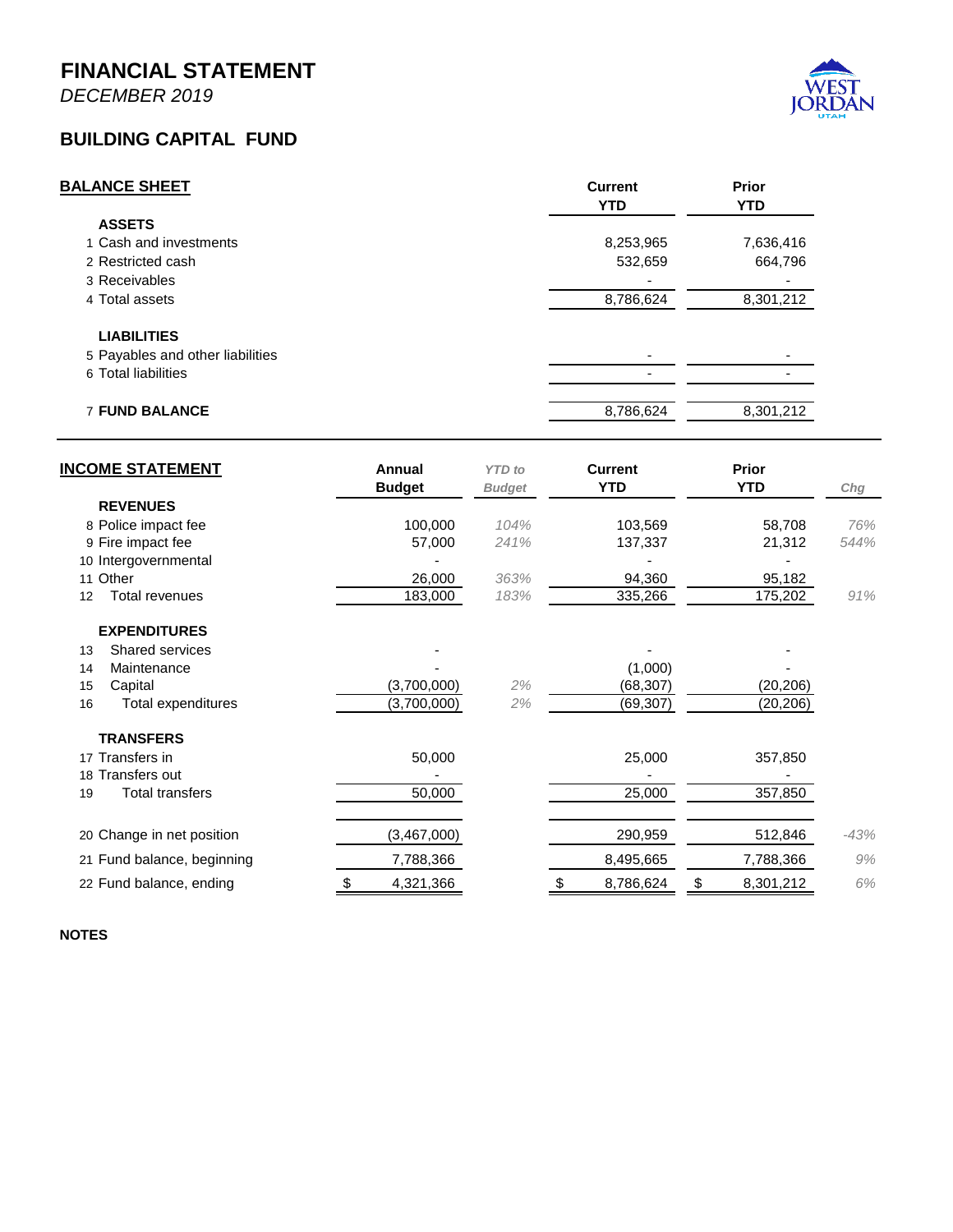*DECEMBER 2019*

#### **CDBG FUND**

| <b>Current</b><br><b>YTD</b> | Prior<br><b>YTD</b> |
|------------------------------|---------------------|
|                              |                     |
| (180,238)                    | (259, 651)          |
| 157,321                      | 161,648             |
| 642,762                      | 703,272             |
| 619,845                      | 605,269             |
|                              |                     |
| (62)                         | 76,554              |
| (62)                         | 76,554              |
| 619,783                      | 681,823             |
|                              |                     |

| <b>INCOME STATEMENT</b>   | Annual        | <b>YTD</b> to | <b>Current</b> | <b>Prior</b>  |         |
|---------------------------|---------------|---------------|----------------|---------------|---------|
|                           | <b>Budget</b> | <b>Budget</b> | <b>YTD</b>     | <b>YTD</b>    | Chg     |
| <b>REVENUES</b>           |               |               |                |               |         |
| 8 Grants (CDBG)           | 1,107,606     | 0%            |                | 49,404        |         |
| 9 Program revenue         |               |               |                | 2,880         |         |
| 10 Other                  |               |               | (130)          | (602)         |         |
| Total revenues<br>11      | 1,107,606     | 0%            | (130)          | 51,682        | $-100%$ |
| <b>EXPENDITURES</b>       |               |               |                |               |         |
| 12 Administration         | (119, 163)    | 45%           | (54, 073)      | (59, 439)     | -9%     |
| 13 Program support        | (992, 606)    | 4%            | (36, 790)      | (33,002)      | 11%     |
| 14 Debt service           |               |               | (157, 558)     | (154, 898)    | 2%      |
| Total expenditures<br>15  | (1, 111, 769) | 22%           | (248, 420)     | (247, 339)    | 0%      |
| <b>TRANSFERS</b>          |               |               |                |               |         |
| 16 Transfers in           |               |               |                |               |         |
| 17 Transfers out          |               |               |                |               |         |
| Total transfers<br>18     |               |               |                |               |         |
| 19 Change in net position | (4,163)       |               | (248, 550)     | (195, 657)    | 27%     |
|                           |               |               |                |               |         |
| 20 Reserves, beginning    | 868,335       |               | 868,335        | 877,480       | $-1%$   |
| 21 Reserves, ending       | \$<br>864,172 |               | \$<br>619,785  | \$<br>681,823 | $-9%$   |

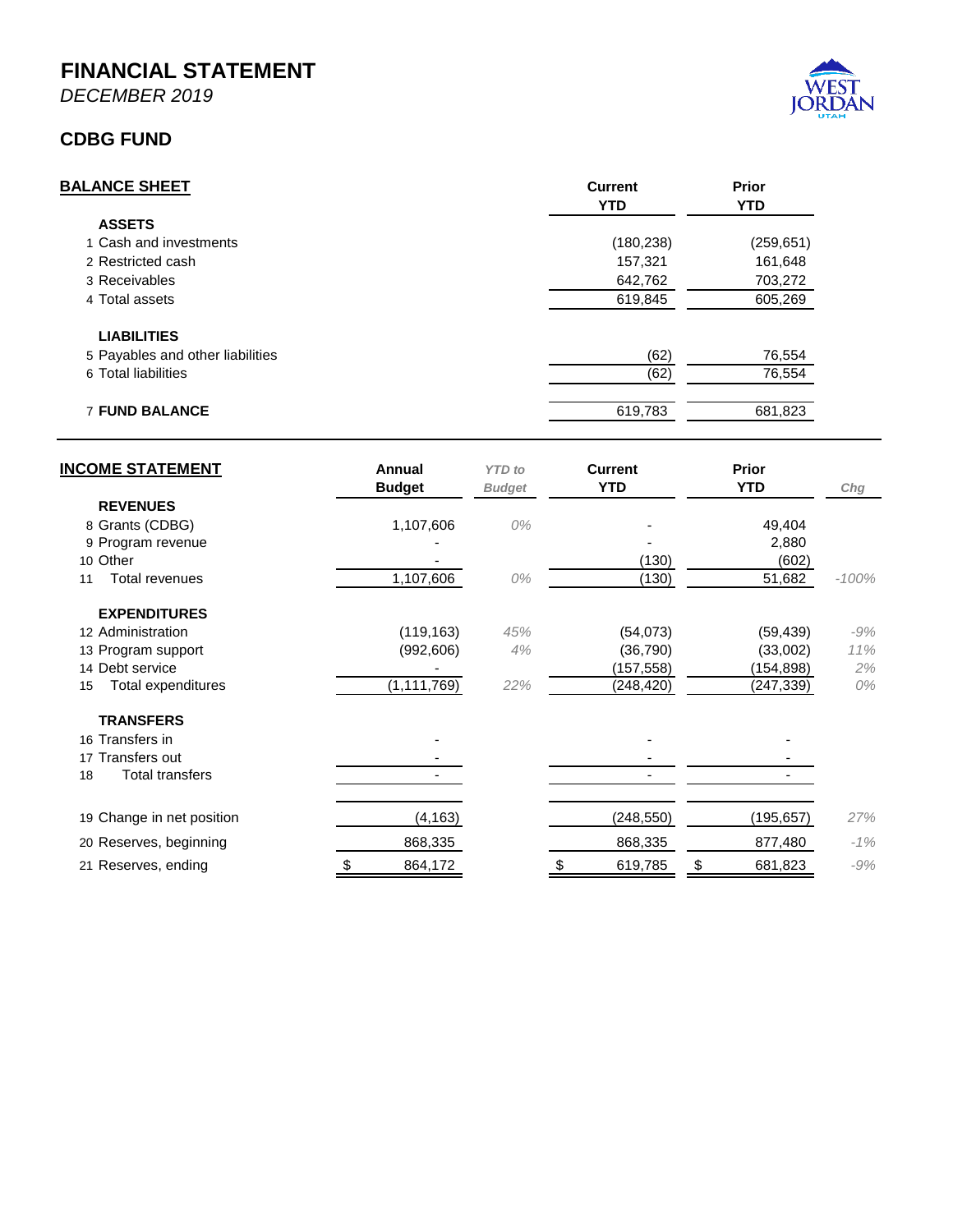*DECEMBER 2019*

#### **WATER FUND**

| <b>BALANCE SHEET</b>              | <b>Current</b><br><b>YTD</b> | <b>Prior</b><br><b>YTD</b> |
|-----------------------------------|------------------------------|----------------------------|
| <b>ASSETS</b>                     |                              |                            |
| 1 Cash and investments            | 3,344,874                    | 440,889                    |
| 2 Restricted cash                 | 5,152,490                    | 8,883,543                  |
| 3 Receivables                     | 3,056,895                    | 2,292,622                  |
| 4 Inventory                       | 1,607,092                    | 1,002,594                  |
| 5 Capital assets, net             | 101,376,302                  | 95,545,864                 |
| 6 Total assets                    | 114,537,654                  | 108,165,512                |
| <b>LIABILITIES</b>                |                              |                            |
| 7 Payables and other liabilities  | (865, 690)                   | (2,248,771)                |
| 8 OPEB & pension liabilties       | (162, 787)                   | (156, 881)                 |
| 9 Bonds payable                   | (11, 150, 000)               | (12,780,000)               |
| 10 Total liabilities              | (12, 178, 477)               | (15, 185, 652)             |
| <b>NET POSITION</b>               |                              |                            |
| 11 Net investment, capital assets | 90,226,302                   | 82,765,864                 |
| 12 Restricted, bond proceeds      | 8,685,293                    | 9,181,445                  |
| 13 Unrestricted                   | 3,447,581                    | 1,032,551                  |
| 14 Total net position             | 102,359,177                  | 92,979,860                 |

| <b>INCOME STATEMENT</b>            | Annual           | <b>YTD</b> to | <b>Current</b>    | <b>Prior</b>     |        |
|------------------------------------|------------------|---------------|-------------------|------------------|--------|
| <b>REVENUES</b>                    | <b>Budget</b>    | <b>Budget</b> | <b>YTD</b>        | <b>YTD</b>       | Chg    |
|                                    |                  |               |                   |                  |        |
| 15 Water sales                     | 26,554,622       | 61%           | 16,223,458        | 12,048,585       | 35%    |
| 16 Impact fees<br>17 Other         | 1,500,000        | 60%           | 897,129           | 609,889          | 47%    |
|                                    | 74,000           | 110%<br>0%    | 81,077            | 114,233          |        |
| 18 Bond proceeds                   | 7,800,000        |               |                   |                  |        |
| Total revenues<br>19               | 35,928,622       | 48%           | 17,201,664        | 12,772,707       | 35%    |
| <b>EXPENSES</b>                    |                  |               |                   |                  |        |
| 20 Personnel                       | (1,516,590)      | 41%           | (626, 864)        | (706, 805)       | $-11%$ |
| 21 Operations                      | (4, 114, 969)    | 48%           | (1,986,516)       | (838,049)        | 137%   |
| 22 Water purchase                  | (11,965,700)     | 48%           | (5,751,237)       | (7,750,325)      | $-26%$ |
| 23 Shared services                 | (3,056,206)      | 43%           | (1,323,343)       | (1, 175, 425)    | 13%    |
| 24 Long-term debt principal        | (1,665,000)      | 0%            |                   |                  |        |
| 25 Long-term debt interest & fees  | (252, 880)       | 50%           | (127, 690)        | (145, 850)       |        |
| <b>Total expenditures</b><br>26    | (22, 571, 345)   | 43%           | (9,815,650)       | (10, 616, 454)   | $-8%$  |
| <b>CAPITAL OUTLAY</b>              |                  |               |                   |                  |        |
| 27 Capital                         | (12,521,694)     |               | (3,208,930)       | (2,622,083)      | 22%    |
| 28 Other capital                   |                  |               | (15,650)          | (91,076)         |        |
| Total capital outlay<br>29         | (12, 521, 694)   | 26%           | (3,224,580)       | (2,713,159)      | 19%    |
| <b>OTHER (NON-CASH)</b>            |                  |               |                   |                  |        |
| 30 Developer contributions, assets |                  |               |                   |                  |        |
| 31 Depreciation                    |                  |               |                   |                  |        |
| Total other<br>32                  |                  |               |                   |                  |        |
| 33 Change in net position          | 835,583          |               | 4,161,434         | (556, 906)       |        |
| 34 Reserves, beginning             | 98,197,743       |               | 98,197,743        | 93,536,766       | 5%     |
| 35 Reserves, ending                | \$<br>99,033,326 |               | \$<br>102,359,177 | \$<br>92,979,860 | 10%    |

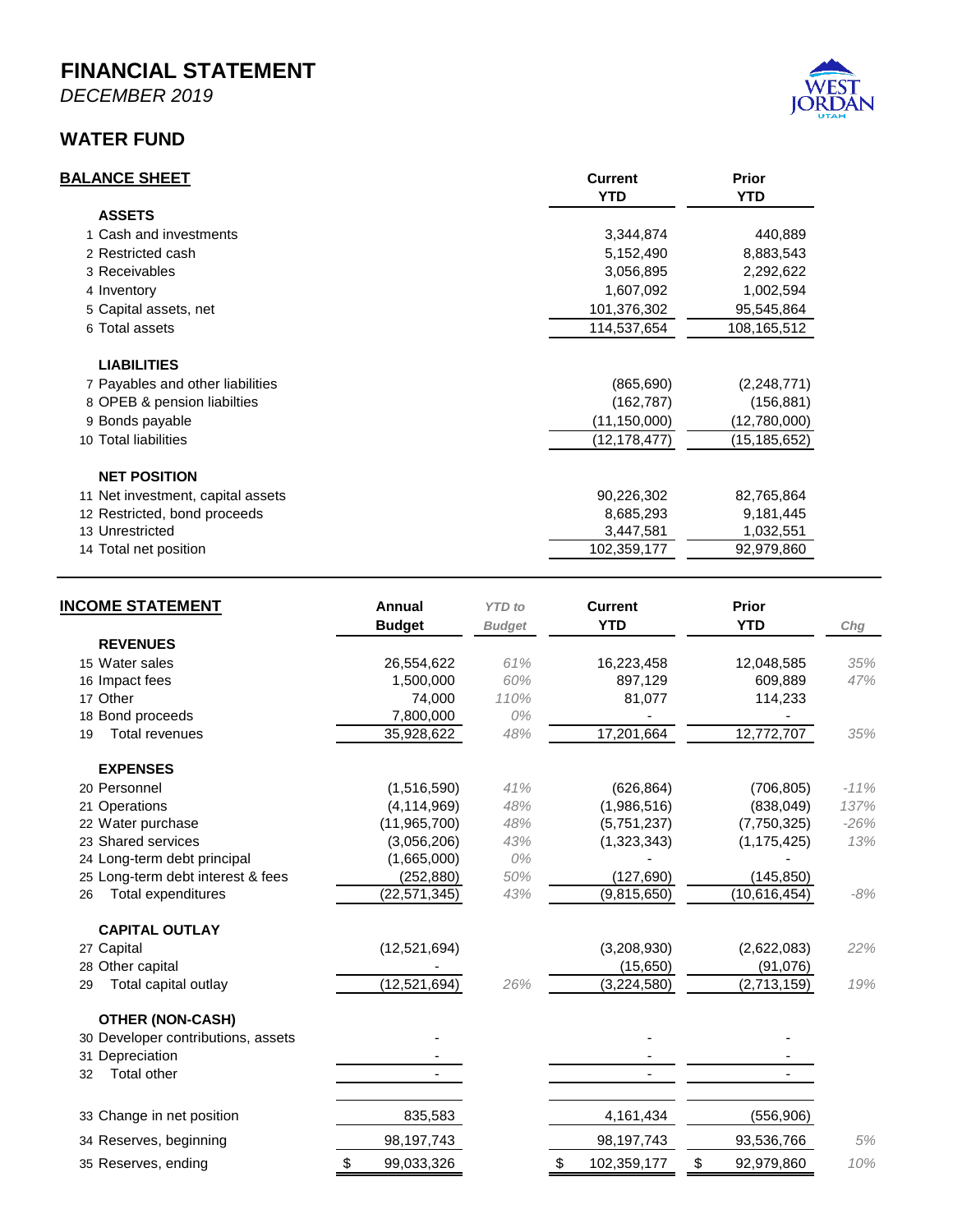*DECEMBER 2019*

#### **WASTEWATER FUND**

| <b>BALANCE SHEET</b>             | <b>Current</b><br><b>YTD</b> | <b>Prior</b><br><b>YTD</b> |
|----------------------------------|------------------------------|----------------------------|
| <b>ASSETS</b>                    |                              |                            |
| 1 Cash and investments           | 9,585,372                    | 8,655,925                  |
| 2 Restricted cash                | (2,789,783)                  | (2,440,233)                |
| 3 Receivables                    | 1,106,969                    | 817,952                    |
| 4 Investment in joint venture    | 27,708,110                   | 25,095,408                 |
| 5 Capital assets, net            | 40,203,797                   | 38,571,532                 |
| 6 Total assets                   | 75,814,465                   | 70,700,584                 |
| <b>LIABILITIES</b>               |                              |                            |
| 7 Payables and other liabilities | (279, 722)                   | (592,078)                  |
| 8 OPEB & pension liabilties      | (106,226)                    | (72,884)                   |
| 9 Total liabilities              | (385, 948)                   | (664,962)                  |

| 10 Net investment, capital assets | 67.911.907 | 63.666.940 |
|-----------------------------------|------------|------------|
| 11 Net position                   | 7.516.610  | 6.368.682  |
| 12 Total net position             | 75.428.517 | 70.035.622 |

| <b>INCOME STATEMENT</b>         | Annual           | <b>YTD</b> to | <b>Current</b>   | <b>Prior</b>     |        |
|---------------------------------|------------------|---------------|------------------|------------------|--------|
|                                 | <b>Budget</b>    | <b>Budget</b> | <b>YTD</b>       | <b>YTD</b>       | Chg    |
| <b>REVENUES</b>                 |                  |               |                  |                  |        |
| 13 Wastewater fees              | 10,263,914       | 56%           | 5,749,190        | 4,446,059        | 29%    |
| 14 Impact fees                  | 900.000          | 79%           | 712,017          | 520,498          | 37%    |
| 15 Other                        | 127,000          | 61%           | 77,019           | 93,092           |        |
| <b>Total revenues</b><br>16     | 11,290,914       | 58%           | 6,538,226        | 5,059,649        | 29%    |
| <b>EXPENSES</b>                 |                  |               |                  |                  |        |
| 17 Personnel                    | (1, 155, 135)    | 43%           | (496, 969)       | (655, 916)       | $-24%$ |
| 18 Operations                   | (1,091,530)      | 40%           | (439, 758)       | (445, 518)       | $-1%$  |
| 19 Wastewater treatment         | (5,600,000)      | 50%           | (2,787,657)      | (3,059,763)      | $-9%$  |
| 20 Shared services              | (1,493,601)      | 43%           | (649, 577)       | (675, 546)       | $-4%$  |
| <b>Total expenditures</b><br>21 | (9,340,266)      | 47%           | (4,373,961)      | (4,836,743)      | $-10%$ |
| <b>CAPITAL OUTLAY</b>           |                  |               |                  |                  |        |
| 22 Capital                      | (5,902,914)      | 9%            | (529, 197)       | (226, 407)       |        |
| 23 Other capital                |                  |               | (12,685)         |                  |        |
| Total capital outlay<br>24      | (5,902,914)      |               | (541, 882)       | (226, 407)       |        |
| <b>OTHER (NON-CASH)</b>         |                  |               |                  |                  |        |
| 25 Developer contributions      |                  |               |                  |                  |        |
| 26 Depreciation                 |                  |               |                  |                  |        |
| <b>Total other</b><br>27        |                  |               |                  |                  |        |
| 28 Change in net position       | (3,952,266)      |               | 1,622,383        | (3,501)          | ###### |
|                                 |                  |               |                  |                  |        |
| 29 Net position, beginning      | 73,806,134       |               | 73,806,134       | 70,039,123       | 5%     |
| 30 Net position, ending         | \$<br>69,853,868 |               | 75,428,517<br>\$ | \$<br>70,035,622 | 8%     |

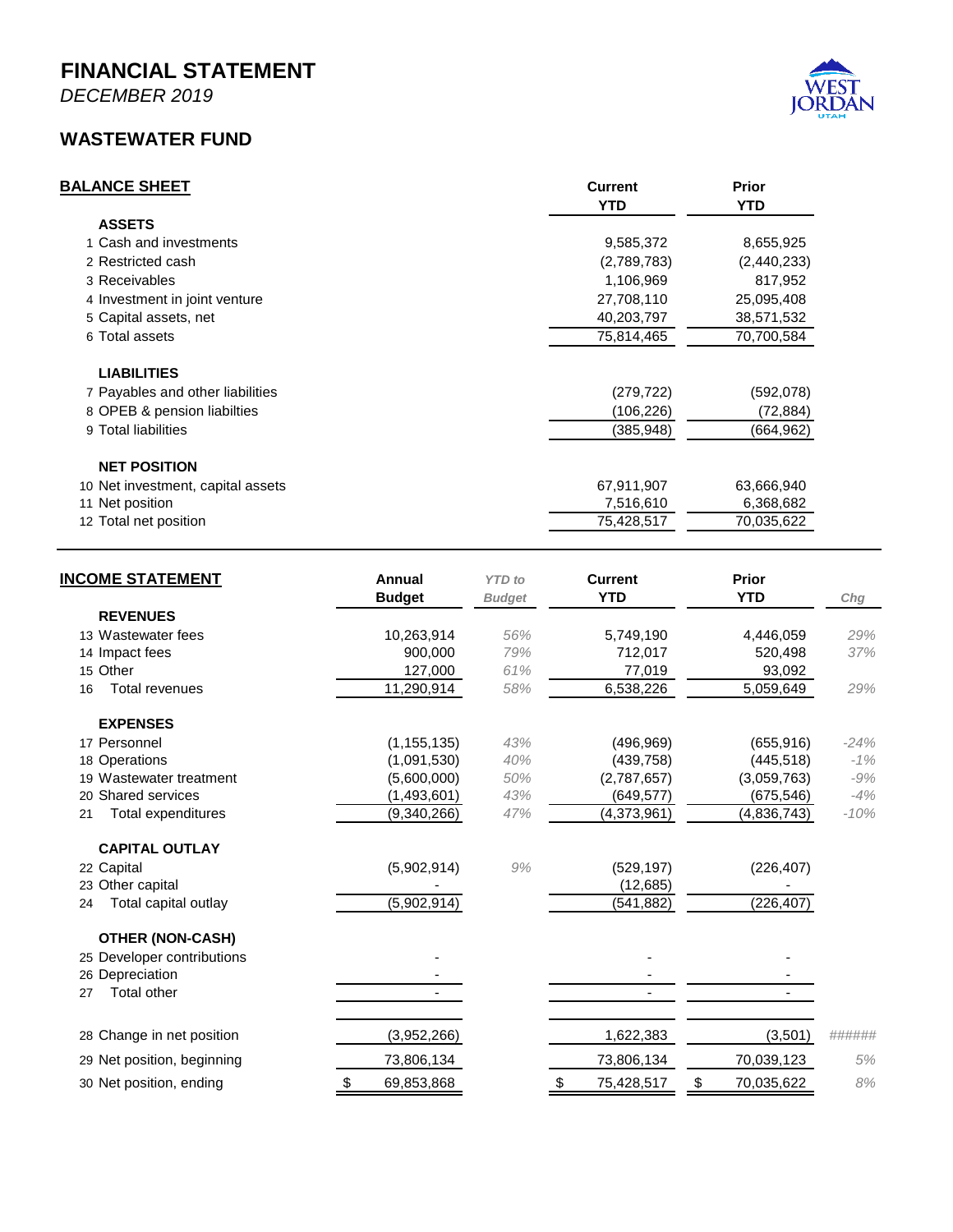*DECEMBER 2019*

#### **SOLID WASTE FUND**



| <b>BALANCE SHEET</b>             | <b>Current</b><br><b>YTD</b> | <b>Prior</b><br><b>YTD</b> |
|----------------------------------|------------------------------|----------------------------|
| <b>ASSETS</b>                    |                              |                            |
| 1 Cash and investments           | 170,895                      | 101,432                    |
| 2 Receivables                    | 812,303                      | 667,876                    |
| 3 Investment in joint venture    | 5,743,577                    | 5,169,291                  |
| 4 Capital assets, net            |                              |                            |
| 5 Total assets                   | 6,726,775                    | 5,938,599                  |
| <b>LIABILITIES</b>               |                              |                            |
| 6 Payables and other liabilities | (3,754)                      | (248, 371)                 |
| 7 OPEB & pension liabilties      | (19, 150)                    | (7, 556)                   |
| 8 Total liabilities              | (22, 904)                    | (255, 927)                 |
| <b>NET POSITION</b>              |                              |                            |
| 9 Net investment, capital assets | 5,743,577                    | 5,169,291                  |
| 10 Net position                  | 960,294                      | 513,381                    |
| 11 Total net position            | 6,703,871                    | 5,682,672                  |

| <b>INCOME STATEMENT</b>                  | Annual<br><b>Budget</b> | <b>YTD</b> to<br><b>Budget</b> | <b>Current</b><br><b>YTD</b> | <b>Prior</b><br><b>YTD</b> | Chg    |
|------------------------------------------|-------------------------|--------------------------------|------------------------------|----------------------------|--------|
| <b>REVENUES</b>                          |                         |                                |                              |                            |        |
| 12 Collection fees                       | 6,477,172               | 43%                            | 2,766,994                    | 2,284,438                  | 21%    |
| 13 Other                                 | 8,500                   | 34%                            | 2,873                        | 4,340                      |        |
| Total revenues<br>14                     | 6,485,672               | 43%                            | 2,769,867                    | 2,288,778                  | 21%    |
| <b>EXPENDITURES</b>                      |                         |                                |                              |                            |        |
| Personnel<br>15                          | (130, 200)              | 40%                            | (52, 637)                    | (56, 773)                  | -7%    |
| Operations<br>16                         | (471, 776)              | 54%                            | (257,072)                    | (172, 795)                 | 49%    |
| <b>Collection services</b><br>17         | (3,986,493)             | 37%                            | (1,478,705)                  | (1,679,237)                | $-12%$ |
| Landfill<br>18                           | (776, 322)              | 43%                            | (331, 014)                   | (339, 318)                 |        |
| Shared services<br>19                    | (578, 908)              | 44%                            | (253, 220)                   | (240, 398)                 |        |
| Total expenditures<br>20                 | (5,943,699)             | 40%                            | (2,372,648)                  | (2,488,521)                | $-5%$  |
| <b>OTHER (NON-CASH)</b>                  |                         |                                |                              |                            |        |
| 21 Change of investment in joint venture |                         |                                |                              |                            |        |
| <b>Total transfers</b><br>22             |                         |                                |                              |                            |        |
| 23 Change in net position                | 541,973                 |                                | 397,219                      | (199, 743)                 |        |
|                                          |                         |                                |                              |                            |        |
| 24 Net position, beginning               | 6,306,652               |                                | 6,306,652                    | 5,882,415                  | 7%     |
| 25 Net position, ending                  | \$<br>6,848,625         |                                | \$<br>6,703,871              | \$<br>5,682,672            | 18%    |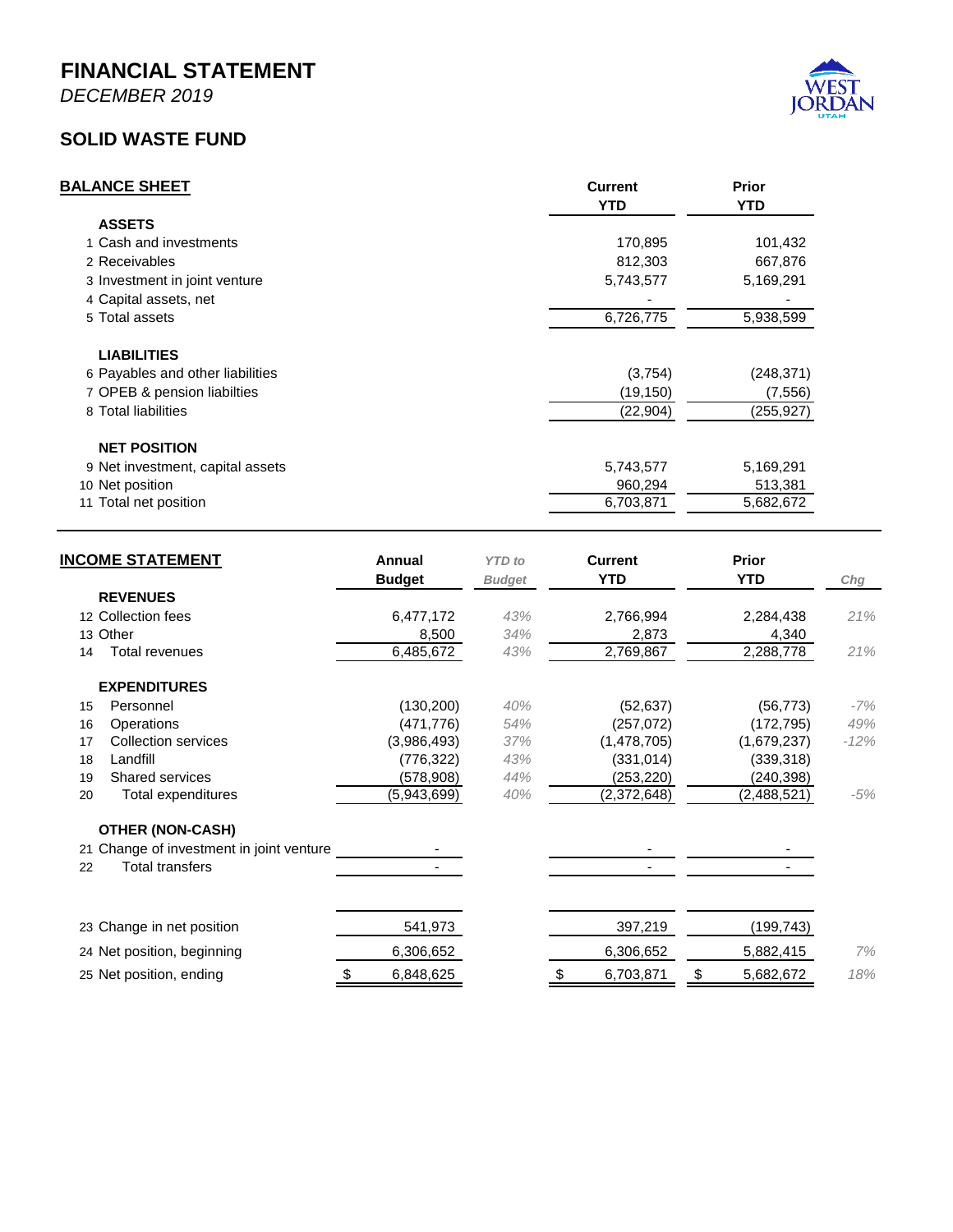*DECEMBER 2019*



| STORM WATER FUND                    | <b>Current</b><br><b>YTD</b> | <b>Prior</b><br><b>YTD</b> |
|-------------------------------------|------------------------------|----------------------------|
| <b>ASSETS</b>                       |                              |                            |
| 1 Cash and investments              | 8,065,952                    | 5,242,405                  |
| 2 Restricted cash                   | (293, 948)                   | (191, 424)                 |
| 3 Receivables                       | 489,805                      | 253,167                    |
| 4 Capital assets, net               | 46,774,825                   | 43,913,946                 |
| 5 Total assets                      | 55,036,634                   | 49,218,094                 |
| <b>LIABILITIES</b>                  |                              |                            |
| 6 Payables and other liabilities    | (315, 128)                   | (117,600)                  |
| 7 OPEB & pension liabilties         | (88, 136)                    | (19,999)                   |
| 8 Bonds payable                     | (4,705,000)                  | (5,330,000)                |
| 9 Total liabilities                 | (5, 108, 264)                | (5,467,599)                |
| <b>NET POSITION</b>                 |                              |                            |
| 10 Net investment, capital assets 1 | 42,559,630                   | 38,837,113                 |
| 11 Net position                     | 7,368,740                    | 4,913,382                  |
| 12 Total net position               | 49,928,370                   | 43,750,495                 |

| <b>INCOME STATEMENT</b>              | Annual<br><b>Budget</b> | <b>YTD</b> to<br><b>Budget</b> | <b>Current</b><br><b>YTD</b> | <b>Prior</b><br><b>YTD</b> | Chg    |
|--------------------------------------|-------------------------|--------------------------------|------------------------------|----------------------------|--------|
| <b>REVENUES</b>                      |                         |                                |                              |                            |        |
| 13 Storm water fees                  | 4,121,347               | 49%                            | 2,000,790                    | 1,421,404                  | 41%    |
| 14 Impact fees                       | 1,100,000               | 182%                           | 2,005,862                    | 896,356                    | 124%   |
| 15 Other                             | 100,000                 | 83%                            | 83,233                       | 63,964                     |        |
| Bond proceeds<br>16                  |                         |                                |                              |                            |        |
| Total revenues<br>17                 | 5,321,347               | 77%                            | 4,089,885                    | 2,381,724                  | 72%    |
| <b>EXPENDITURES</b>                  |                         |                                |                              |                            |        |
| Personnel<br>18                      | (1, 147, 116)           | 47%                            | (537, 632)                   | (431, 682)                 | 25%    |
| Operations<br>19                     | (822, 494)              | 46%                            | (376, 485)                   | (386, 157)                 | $-3%$  |
| <b>Shared services</b><br>20         | (585, 396)              | 44%                            | (258, 856)                   | (300, 604)                 | $-14%$ |
| Long-term debt principal<br>21       | (635,000)               | 17%                            | (105, 833)                   |                            |        |
| Long-term debt interest & fees<br>22 | (92, 307)               | 12%                            | (11, 203)                    | (51, 435)                  |        |
| Developer reimbursements<br>23       |                         |                                |                              |                            |        |
| <b>Total expenditures</b><br>24      | (3, 282, 313)           | 39%                            | (1, 290, 009)                | (1, 169, 878)              | 10%    |
| <b>CAPITAL OUTLAY</b>                |                         |                                |                              |                            |        |
| Capital<br>25                        | (5,014,274)             | 2%                             | (102, 913)                   | (1,581,213)                | $-93%$ |
| Total capital outlay<br>26           | (5,014,274)             |                                | (102, 913)                   | (1,581,213)                |        |
| <b>OTHER (NON-CASH)</b>              |                         |                                |                              |                            |        |
| 27 Developer contributions           |                         |                                |                              |                            |        |
| 28 Depreciation                      |                         |                                |                              |                            |        |
| <b>Total transfers</b><br>29         |                         |                                |                              |                            |        |
|                                      |                         |                                |                              |                            |        |
| 30 Change in net position            | (2,975,240)             |                                | 2,696,963                    | (369, 367)                 |        |
| 31 Net position, beginning           | 47,231,407              |                                | 47,231,407                   | 44,119,862                 | 7%     |
| 32 Net position, ending              | 44,256,167<br>\$        |                                | 49,928,370<br>S              | \$<br>43,750,495           | 14%    |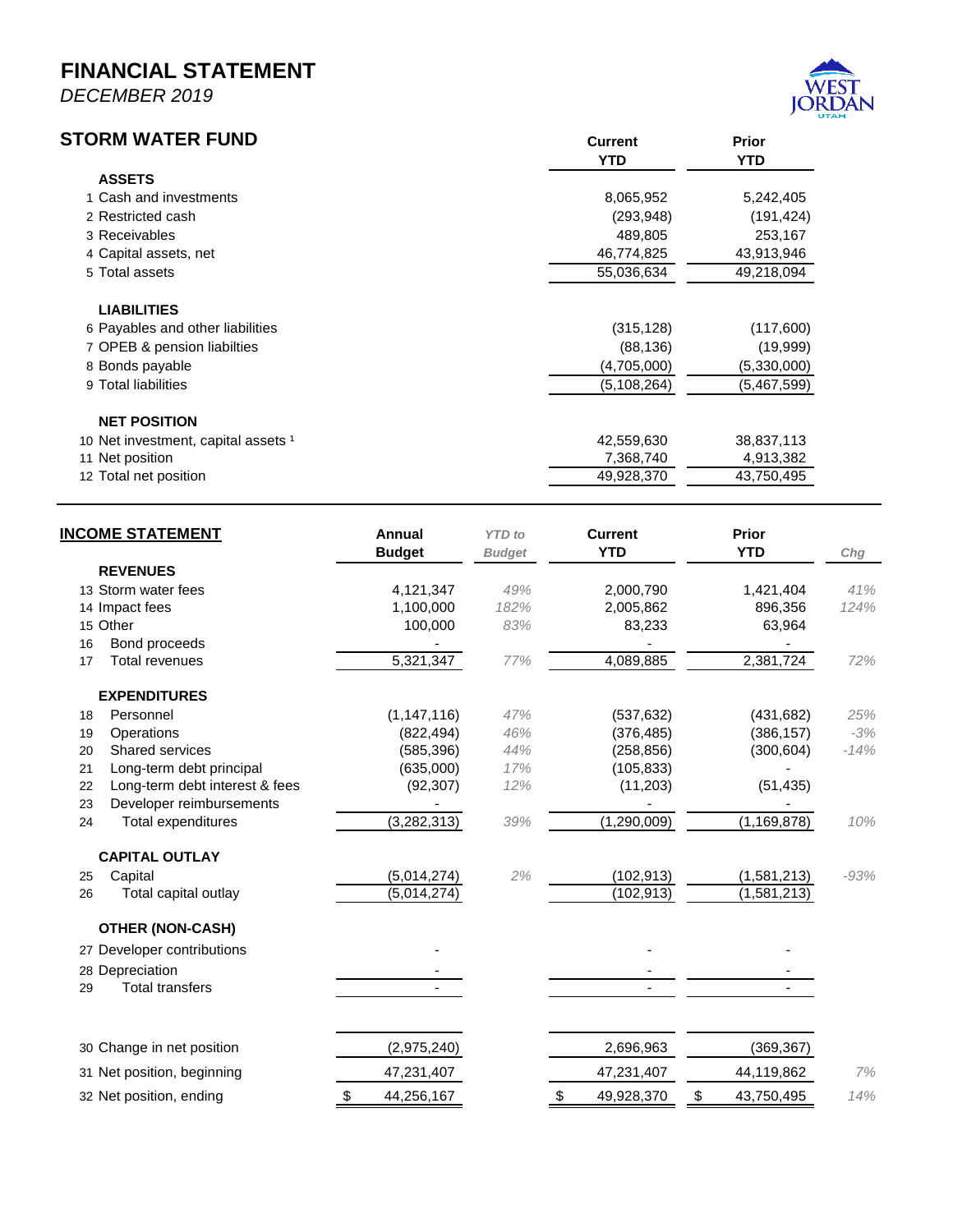*DECEMBER 2019*



| <b>STREETLIGHT FUND</b>          | <b>Current</b><br><b>YTD</b> | <b>Prior</b><br><b>YTD</b> |
|----------------------------------|------------------------------|----------------------------|
| <b>ASSETS</b>                    |                              |                            |
| 1 Cash and investments           | 1,181,700                    | 737,596                    |
| 2 Receivables                    | 77,244                       | 51,050                     |
| 3 Total assets                   | 1,258,944                    | 788,646                    |
| <b>LIABILITIES</b>               |                              |                            |
| 4 Payables and other liabilities | 34                           | (244)                      |
| 5 Total liabilities              | 34                           | (244)                      |
| 6 NET POSITION                   | 1,258,978                    | 788,402                    |

| <b>INCOME STATEMENT</b>    | Annual<br><b>Budget</b> | <b>YTD</b> to<br><b>Budget</b> | Current<br><b>YTD</b> | <b>Prior</b><br><b>YTD</b> | Chg |
|----------------------------|-------------------------|--------------------------------|-----------------------|----------------------------|-----|
| <b>REVENUES</b>            |                         |                                |                       |                            |     |
| 7 Streetlight fees         | 749.870                 | 50%                            | 377,407               | 341,392                    | 11% |
| 8 Other                    | 5,800                   |                                | 11,890                | 7,728                      |     |
| Total revenues<br>9        | 755.670                 | 52%                            | 389.297               | 349,120                    | 12% |
| <b>EXPENDITURES</b>        |                         |                                |                       |                            |     |
| Operations<br>10           | (437, 224)              | 38%                            | (167, 486)            | (146, 572)                 | 14% |
| Total expenditures<br>11   | (437, 224)              | 38%                            | (167, 486)            | (146, 572)                 | 14% |
|                            |                         |                                |                       |                            |     |
| 12 Change in net position  | 318,446                 |                                | 221,811               | 202,548                    |     |
| 13 Net position, beginning | 1,037,167               |                                | 1,037,167             | 585,854                    | 77% |
| 14 Net position, ending    | 1,355,613               |                                | 1,258,978             | \$<br>788,402              | 60% |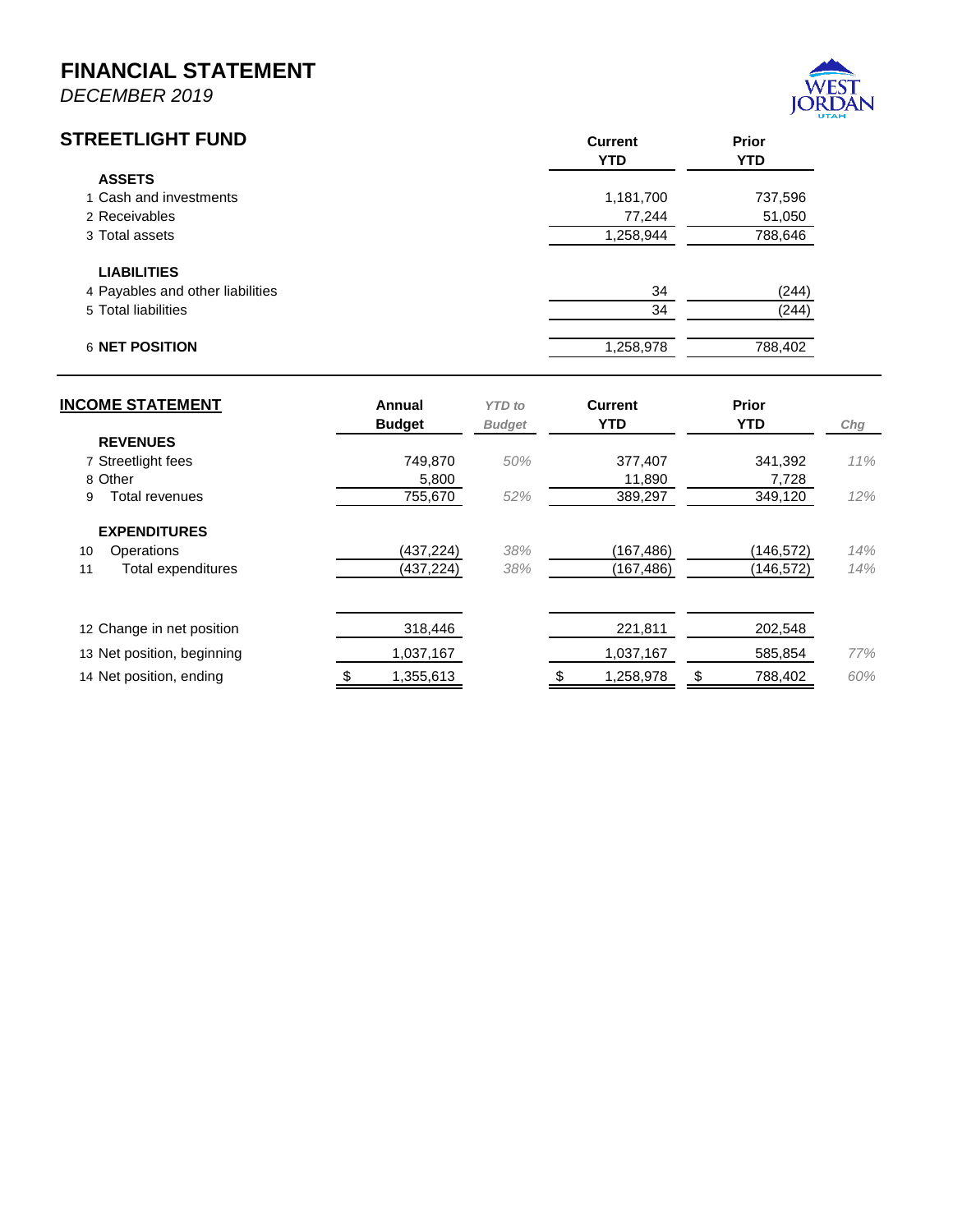*DECEMBER 2019*

# **FLEET MANAGEMENT FUND Current Prior**



| LEEI MANAGEMENI FUND                | <b>Current</b><br><b>YTD</b> | <b>Prior</b><br><b>YTD</b> |
|-------------------------------------|------------------------------|----------------------------|
| <b>ASSETS</b>                       |                              |                            |
| 1 Cash and investments              | 4,410,329                    | 5,826,470                  |
| 2 Restricted cash                   | 1,239,404                    |                            |
| 3 Inventory                         |                              | 39,265                     |
| 4 Receivables                       |                              |                            |
| 5 Capital assets, net               | 5,550,947                    | 6,079,097                  |
| 6 Total assets                      | 11,200,680                   | 11,944,832                 |
| <b>LIABILITIES</b>                  |                              |                            |
| 7 Payables and other liabilities    | (111, 702)                   | (114, 504)                 |
| 8 Capital lease payable             | (3,850,018)                  | (4,551,005)                |
| 9 Pension payables                  | (71, 867)                    |                            |
| 10 Total liabilities                | (4,033,587)                  | (4,665,509)                |
| <b>NET POSITION</b>                 |                              |                            |
| 11 Net investment, capital assets 1 | 1,700,928                    | 1,528,092                  |
| 12 Net position                     | 5,466,164                    | 5,751,231                  |
| 13 Total net position               | 7,167,092                    | 7,279,323                  |
|                                     |                              |                            |

| <b>INCOME STATEMENT</b>           | Annual<br><b>Budget</b> | <b>YTD</b> to | <b>Current</b><br><b>YTD</b> | <b>Prior</b><br><b>YTD</b> |         |
|-----------------------------------|-------------------------|---------------|------------------------------|----------------------------|---------|
| <b>REVENUES</b>                   |                         | <b>Budget</b> |                              |                            | Chg     |
| 14 Charges for service            | 4,407,015               | 46%           | 2,019,980                    | 2,038,742                  | $-1%$   |
| 15 Sale of assets                 | 350,000                 | 11%           | 39,176                       | 89,018                     | $-56%$  |
| 16 Other                          | 80,000                  | 85%           | 68,096                       | 76,245                     |         |
| 17 Lease proceeds                 | 675,000                 | 135%          | 912,311                      |                            |         |
| <b>Total revenues</b><br>18       | $\overline{5,512,015}$  | 55%           | 3,039,563                    | 2,204,005                  | 38%     |
| <b>EXPENDITURES</b>               |                         |               |                              |                            |         |
| 19 Personnel                      | (675, 811)              | 51%           | (344, 549)                   | (336, 239)                 | 2%      |
| 20 Operations                     | (1,784,810)             | 43%           | (776, 055)                   | (574, 075)                 | 35%     |
| 21 Shared services                |                         |               |                              | (4,008)                    | $-100%$ |
| 22 Long-term debt principal       | (1,446,437)             | 60%           | (861, 899)                   | (740, 728)                 | 16%     |
| 23 Long-term debt interest & fees |                         |               |                              |                            |         |
| Total expenditures<br>24          | (3,907,058)             | 51%           | (1,982,503)                  | (1,655,051)                | 20%     |
| <b>CAPITAL OUTLAY</b>             |                         |               |                              |                            |         |
| 25 Capital                        | (1,631,710)             | 74%           | (1,212,003)                  | (937, 393)                 | 29%     |
| 26 Other capital                  |                         |               |                              | (17, 783)                  |         |
| Total capital outlay<br>27        | (1,631,710)             | 74%           | (1,212,003)                  | (955, 176)                 |         |
| <b>OTHER (NON-CASH)</b>           |                         |               |                              |                            |         |
| 28 Depreciation                   |                         |               |                              |                            |         |
| <b>Total other</b><br>29          |                         |               |                              |                            |         |
|                                   |                         |               |                              |                            |         |
| 30 Change in net position         | (26, 753)               |               | (154, 943)                   | (406, 221)                 | $-62%$  |
| 31 Net position, beginning        | 7,322,035               |               | 7,322,035                    | 7,685,544                  | $-5%$   |
| 32 Net position, ending           | 7,295,282               |               | 7,167,092                    | 7,279,323<br>\$            | $-2%$   |
|                                   |                         |               |                              |                            |         |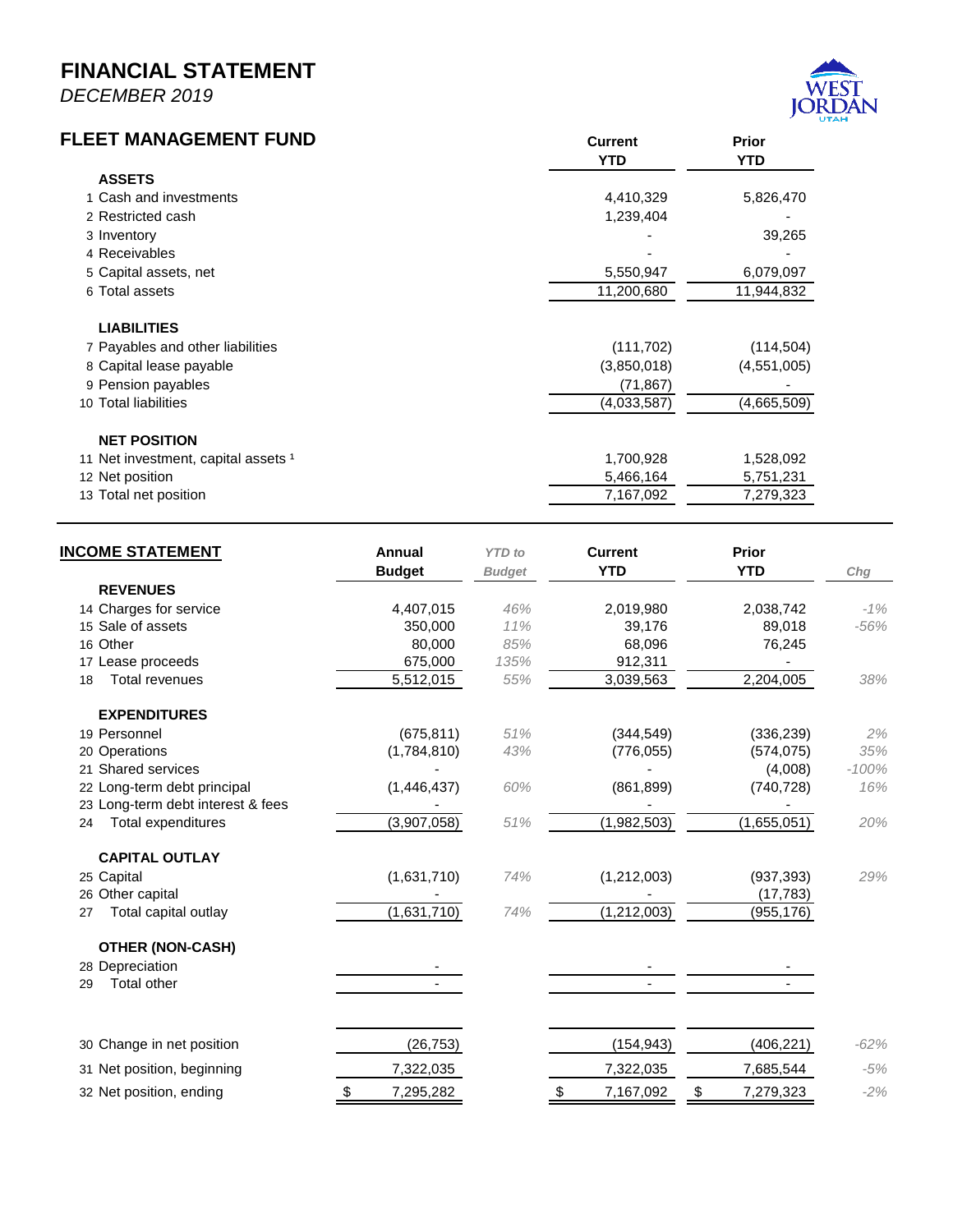*DECEMBER 2019*

# **IT INFRASTRUCTURE FUND**



| <b>INFRASTRUCTURE FUND</b>         | <b>Current</b><br><b>YTD</b> | <b>Prior</b><br><b>YTD</b> |
|------------------------------------|------------------------------|----------------------------|
| <b>ASSETS</b>                      |                              |                            |
| 1 Cash and investments             | 1,360,346                    | 1,169,801                  |
| 2 Capital assets, net              | 197,828                      | 245,899                    |
| 3 Total assets                     | 1,558,174                    | 1,415,700                  |
| <b>LIABILITIES</b>                 |                              |                            |
| 4 Payables and other liabilities   |                              | (1,778)                    |
| 5 Total liabilities                |                              | (1,778)                    |
| <b>NET POSITION</b>                |                              |                            |
| 6 Net investment, capital assets 1 | 197,828                      | 245,899                    |
| 7 Net position                     | 1,360,346                    | 1,168,023                  |
| 8 Total net position               | 1,558,174                    | 1,413,922                  |

| <b>INCOME STATEMENT</b>    | Annual<br><b>Budget</b> | <b>YTD</b> to<br><b>Budget</b> | <b>Current</b><br><b>YTD</b> | <b>Prior</b><br><b>YTD</b> | Chg    |
|----------------------------|-------------------------|--------------------------------|------------------------------|----------------------------|--------|
| <b>REVENUES</b>            |                         |                                |                              |                            |        |
| 9 Assessments              | 330,000                 | 50%                            | 165,000                      | 165,000                    | 0%     |
| 10 Other                   |                         |                                | 13,927                       | 13,181                     |        |
| Total revenues<br>11       | 330,000                 | 54%                            | 178,927                      | 178,181                    | 0%     |
| <b>EXPENDITURES</b>        |                         |                                |                              |                            |        |
| 12 IT Infrstructure        | (330,000)               | 9%                             | (31, 162)                    | (102, 237)                 | -70%   |
| 13 Depreciation            |                         |                                |                              |                            |        |
| Total expenditures<br>14   | (330,000)               | 9%                             | (31, 162)                    | (102, 237)                 | $-70%$ |
| <b>TRANSFERS</b>           |                         |                                |                              |                            |        |
| 15 Transfers in            |                         |                                |                              |                            |        |
| 16 Transfers out           |                         |                                |                              |                            |        |
| Total transfers<br>17      |                         |                                |                              |                            |        |
| 18 Change in net position  |                         |                                | 147,765                      | 75,944                     | 95%    |
| 19 Net position, beginning | 1,410,409               |                                | 1,410,409                    | 1,337,978                  | 5%     |
| 20 Net position, ending    | 1,410,409               |                                | 1,558,174                    | \$<br>1,413,922            | 10%    |
|                            |                         |                                |                              |                            |        |